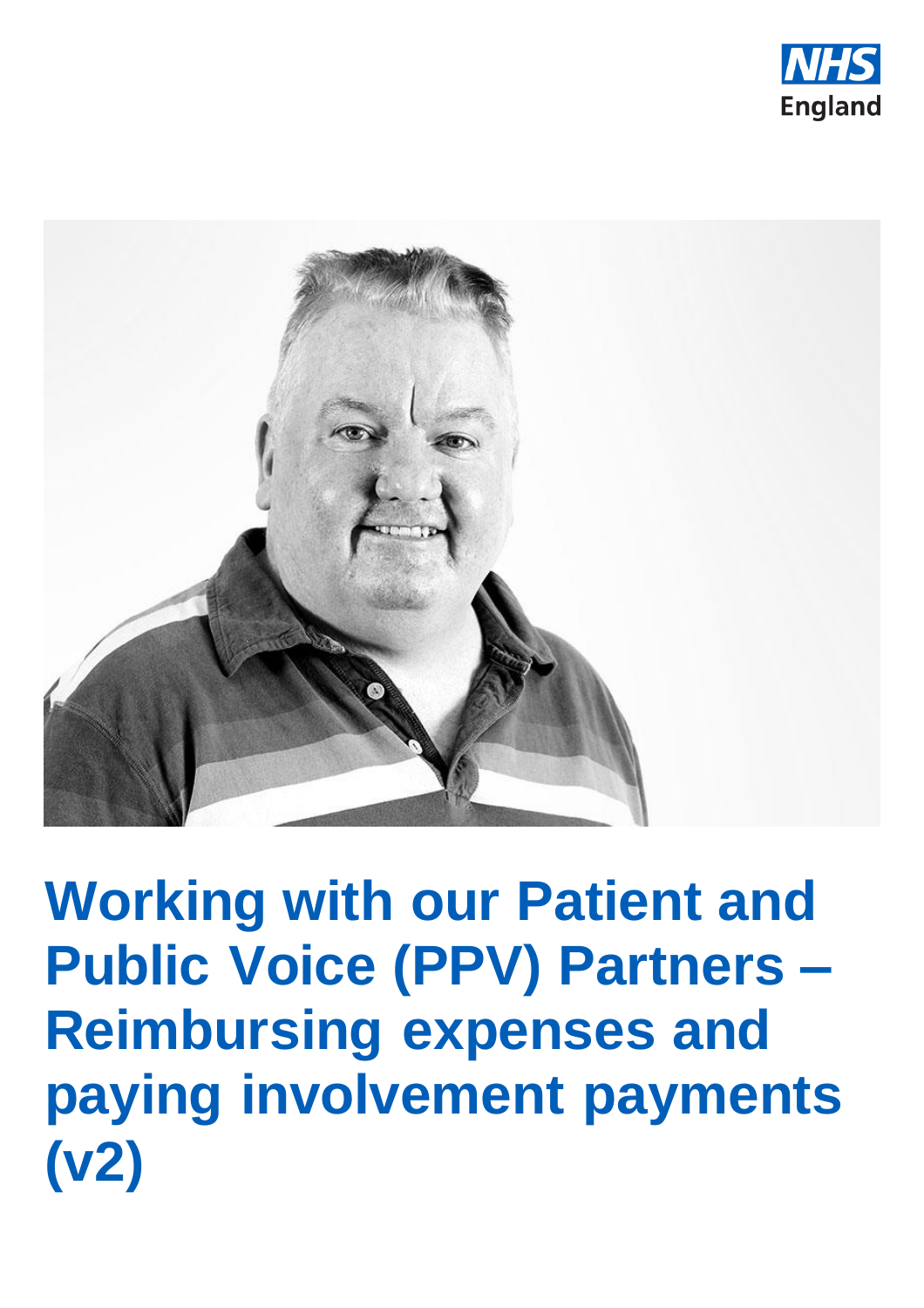# **Working with our Patient and Public Voice (PPV) Partners – Reimbursing expenses and paying involvement payments**

|                  | Version number: 2 - intranet version   |
|------------------|----------------------------------------|
| First published: | <b>July 2017</b>                       |
| Prepared by:     | Public Participation team, NHS England |
| Classification:  | <b>OFFICIAL</b>                        |

#### **Equality and Health Inequalities Statement**

Promoting equality and addressing health inequalities are at the heart of NHS England's values. Throughout the development of the policies and processes cited in this document, we have:

- had due regard to the need to eliminate discrimination, harassment and victimisation, to advance equality of opportunity, and to foster good relations between people who share a relevant protected characteristic (as cited under the Equality Act 2010) and those who do not share it; and
- had regard to the need to reduce inequalities between patients in access to, and outcomes from, healthcare services and to ensure services are provided in an integrated way where this might reduce health inequalities.

This information can be made available in alternative formats, such as easy read or large print, and may be available in alternative languages, upon request. Please contact 0300 311 22 33 or email [england.contactus@nhs.net](mailto:england.contactus@nhs.net) stating that this document is owned by the Public Participation team, Directorate of Nursing.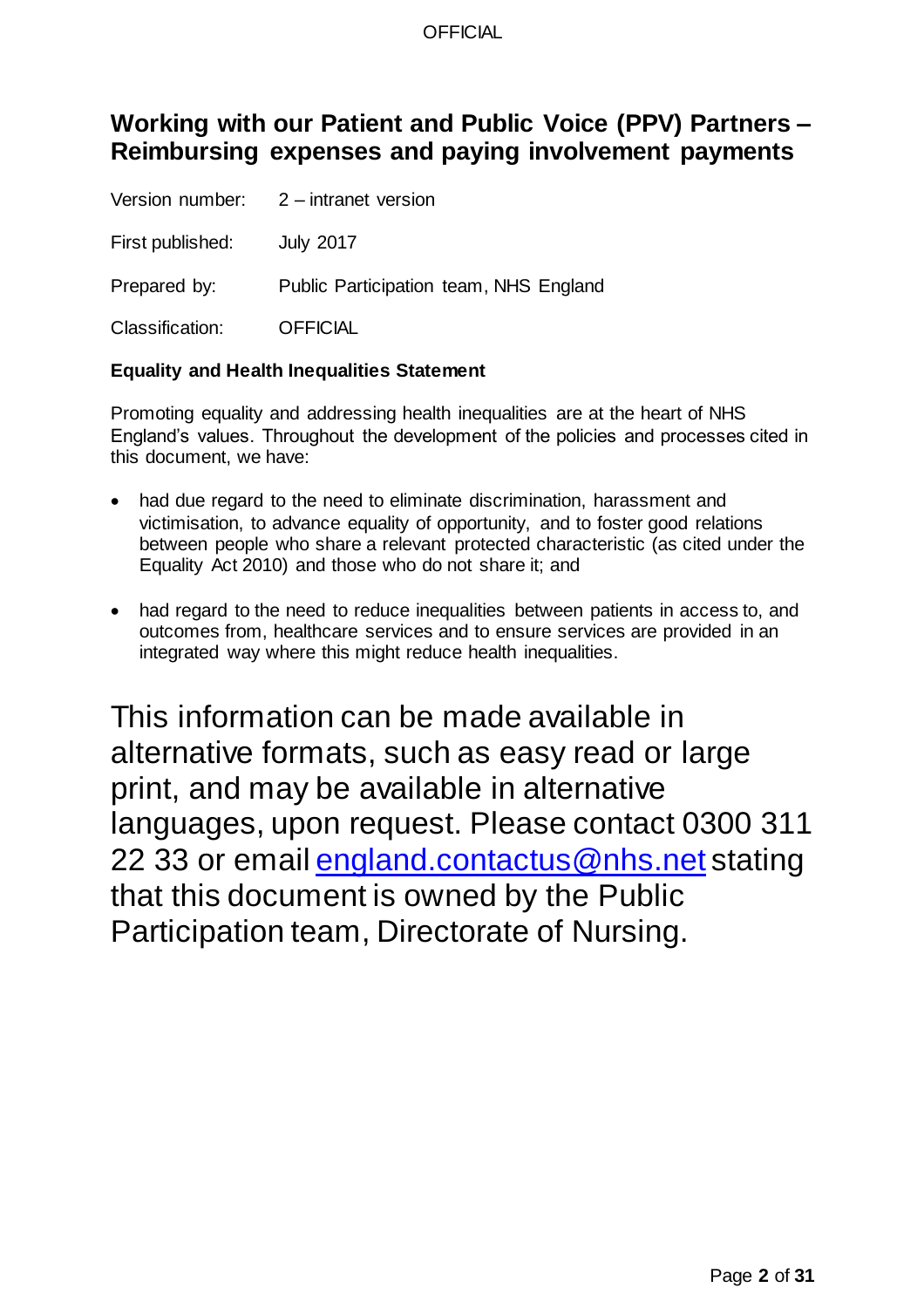# <span id="page-2-0"></span>**Contents**

| 1  |                                                                          |  |
|----|--------------------------------------------------------------------------|--|
| 2  |                                                                          |  |
| 3  |                                                                          |  |
| 4  |                                                                          |  |
| 5  |                                                                          |  |
| 6  | Categories of financial support for Patient and Public Voice Partners  8 |  |
| 7  |                                                                          |  |
| 8  |                                                                          |  |
| 9  |                                                                          |  |
| 10 |                                                                          |  |
| 11 |                                                                          |  |
| 12 |                                                                          |  |
| 13 |                                                                          |  |
| 14 |                                                                          |  |
| 15 |                                                                          |  |
|    |                                                                          |  |
|    |                                                                          |  |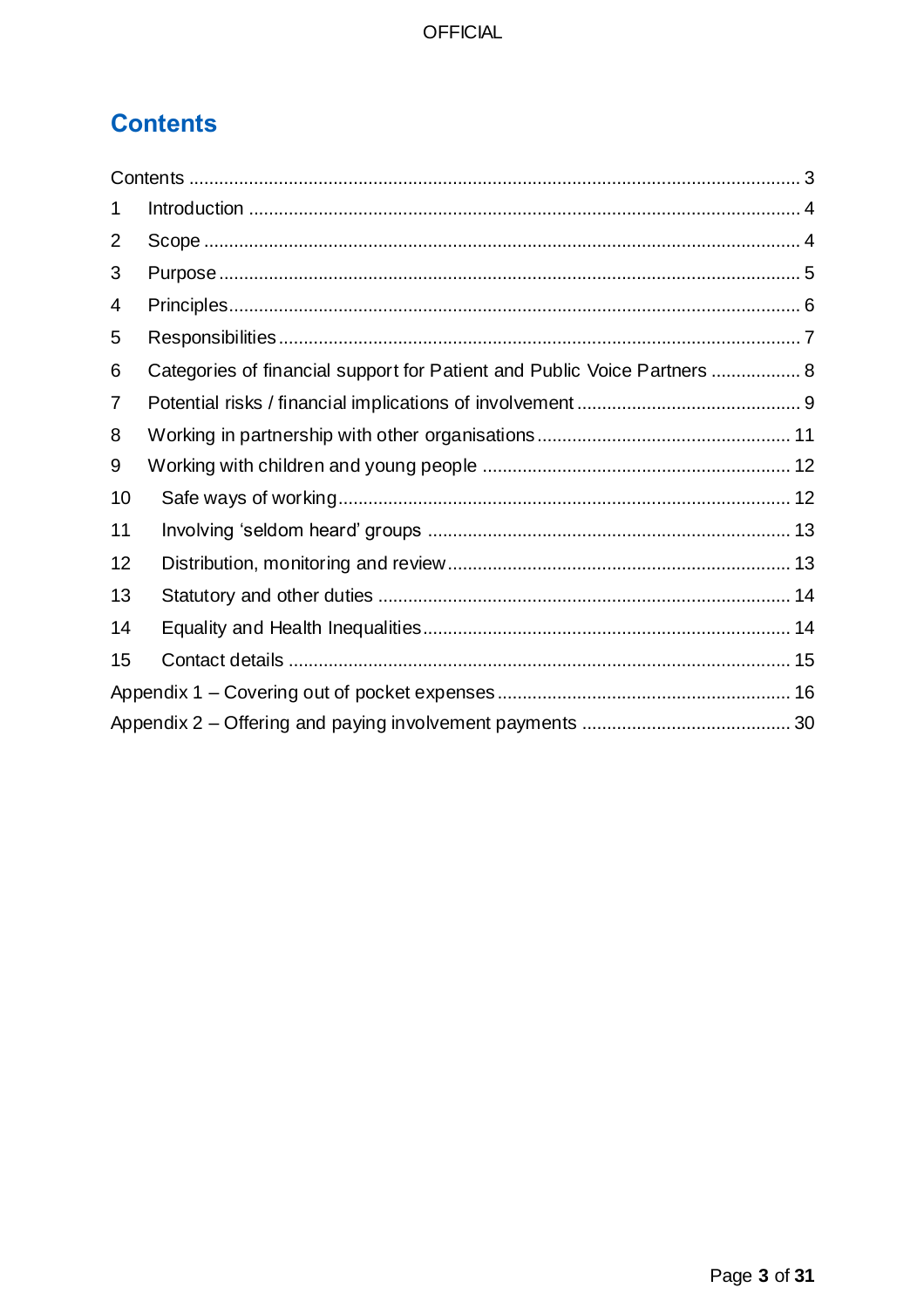# <span id="page-3-0"></span>1 **Introduction**

NHS England is committed to involving Patient and Public Voice (PPV) Partners – 'people who are willing to share their perspective and experience with NHS England to inform health services in a range of different ways' – in its work. PPV Partners include patients, service users, carers, families and other members of the public. PPV Partners may also be referred to as people participating in 'service user involvement', 'lay representatives', 'lay voices', 'public voice representatives' or 'patient and public involvement (PPI) representatives'.

NHS England's work with PPV Partners is part of a wider approach to patient and public involvement and complements other approaches, for example, working with the voluntary and community sector, digital engagement, review and analysis of patient insight and feedback data, and social research.

This policy sets out how NHS England supports Patient and Public Voice (PPV) Partners to be involved in our work through reimbursing expenses and, in certain circumstances, offering involvement payments. It complements, and should be considered alongside, the [PPV Partners Policy,](https://nhsengland.sharepoint.com/TeamCentre/Nursing/PPPI/Pages/patientreps.aspx) which available on the NHS England intranet. Both policies also support our over-arching [Patient and Public Participation](https://www.england.nhs.uk/publication/patient-and-public-participation-policy/)  [Policy](https://www.england.nhs.uk/publication/patient-and-public-participation-policy/) which describes our ambition to embed participation within the way we do business and sets out the ways in which NHS England meets its legal duty to involve the public in commissioning.

NHS England aims to ensure that Patient and Public Voice (PPV) Partners are not out of pocket when they support our work and this Policy sets out when and what financial support is available. Patients and the public have supported the development of this Policy.

This second version of the Policy builds upon the first, reflecting the categories of PPV Partner roles outlined in the PPV Partners Policy, and including additional clarity and guidance in response to feedback.

# <span id="page-3-1"></span>2 **Scope**

This Policy applies throughout NHS England, i.e. to all national and regional teams and across all of our business functions, including hosted organisations such as the clinical senates and strategic clinical networks, commissioning support units (CSUs), NHS Interim and Management Support and NHS Sustainable Development Unit. It does not apply to other organisations, although they are welcome to adapt and use its content to shape their own policies.

The Policy sets out some guiding principles and practice around reimbursing expenses and, for PPV Expert Advisor roles, paying involvement payments. It should be read alongside the Patient and Public Voice (PPV) Partners Policy, which sets out general principles and practice for working with our PPV Partners.

The Policy applies to individual PPV Partners, that is, patients, carers and members of the public who help NHS England with our work. It covers patients, carers and members of the public who are resident in England, and those who are resident in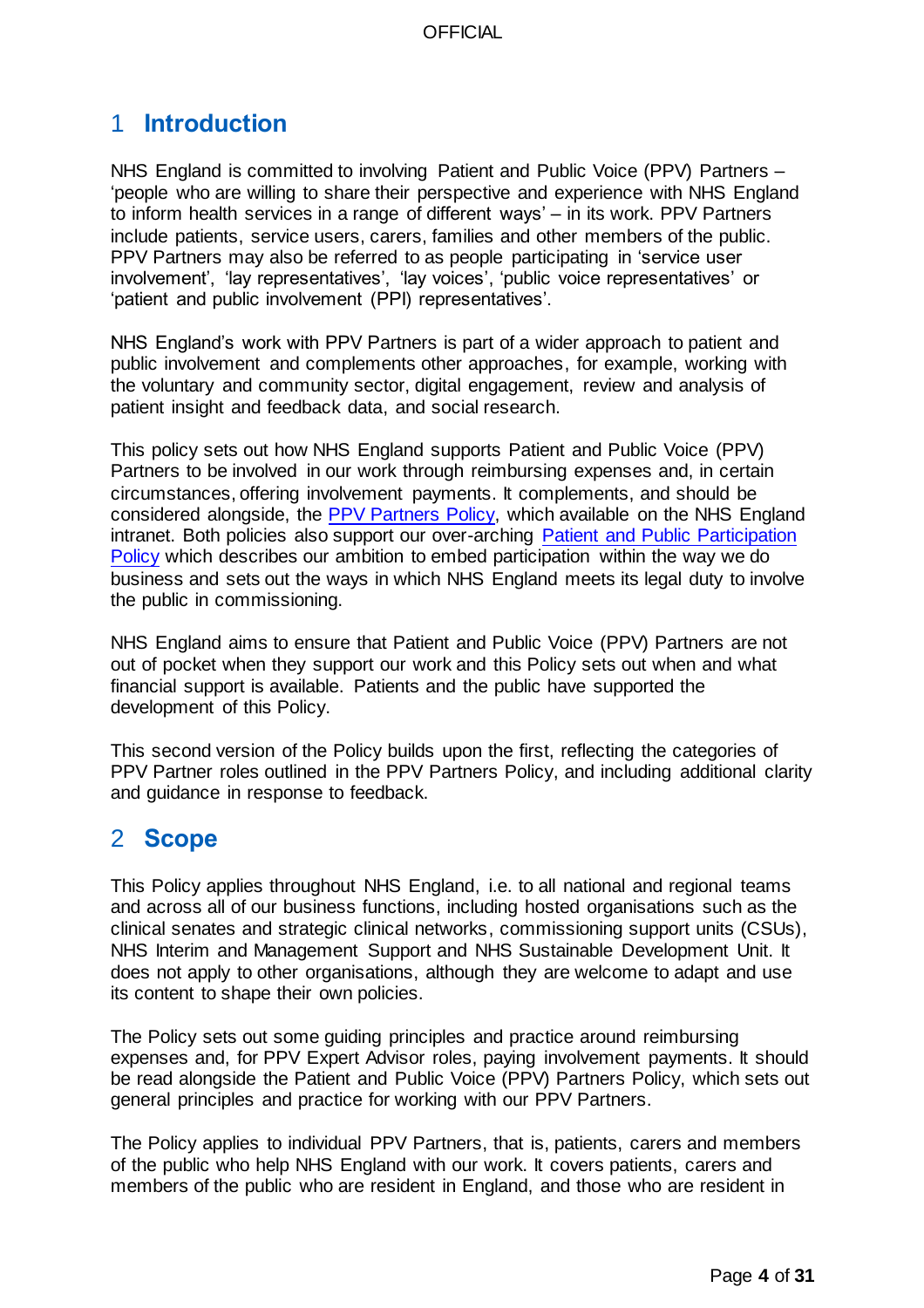Wales or Scotland and registered with a GP in England and / or receiving specialised treatment in England.

This policy does not apply to our work with patient and public organisations (such as national charities or voluntary and community organisations). It is recognised that working with charities, patient organisations and the voluntary and community sector also brings valuable insight and input to our work. Neither does it apply to people working with NHS England who are not PPV Partners, for example expert advisers such as ethicists, clinicians, scientific advisors, contractors or people working in other consultancy roles.

PPV Partners are not employees, workers or agents of NHS England.

## <span id="page-4-0"></span>3 **Purpose**

NHS England actively seeks patient, carer and public input to inform and improve our work. We do this through a wide range of approaches, including asking people to work in partnership with us to develop our policies and programmes of work, to inform our commissioning decisions and to be part of our governance and assurance processes.

Where people are working in partnership with us, we will recognise their contribution. There are many ways to do this – being thanked, receiving an acknowledgement in writing, support to develop skills and experience, and seeing / hearing about the improvements made as a result of PPV input. In valuing the contribution of PPV Partners, we recognise that we need to remove or minimise the financial barriers that can prevent or discourage participation. PPV Partners should not be out of pocket as a result of their involvement with NHS England so reasonable expenses will be reimbursed for most activities. For PPV Partners in PPV Expert Advisor roles (role 4 as described in section 6), NHS England will also offer an involvement payment to people to recognise the significant level of input of skills, expertise and accountability that they bring to our work.

"I am a carer for my child who has a serious long term condition. I passionately believe in working together with the NHS to bring about improvements to the services that my son receives. However sometimes you've made a massive effort to make arrangements at home so you can get to an NHS meeting and you look around you and realise that everyone else around you is paid to be there, earning high wages and you don't even know if you are going to get the bus fare home." **Quote from a PPV Partner**.

This Policy seeks to ensure that all NHS England staff follow a consistent approach to reimbursing expenses and offering involvement payments when working with PPV Partners. It includes guidance on:

 **Covering out of pocket expenses** – by 'covering expenses' we mean reimbursing the costs that are incurred by PPV Partners whilst being involved in activities for NHS England. This includes making arrangements to directly cover costs which would otherwise be incurred, for example pre-booking train tickets on behalf of a PPV Partner, and reimbursing expenses incurred by a PPV Partner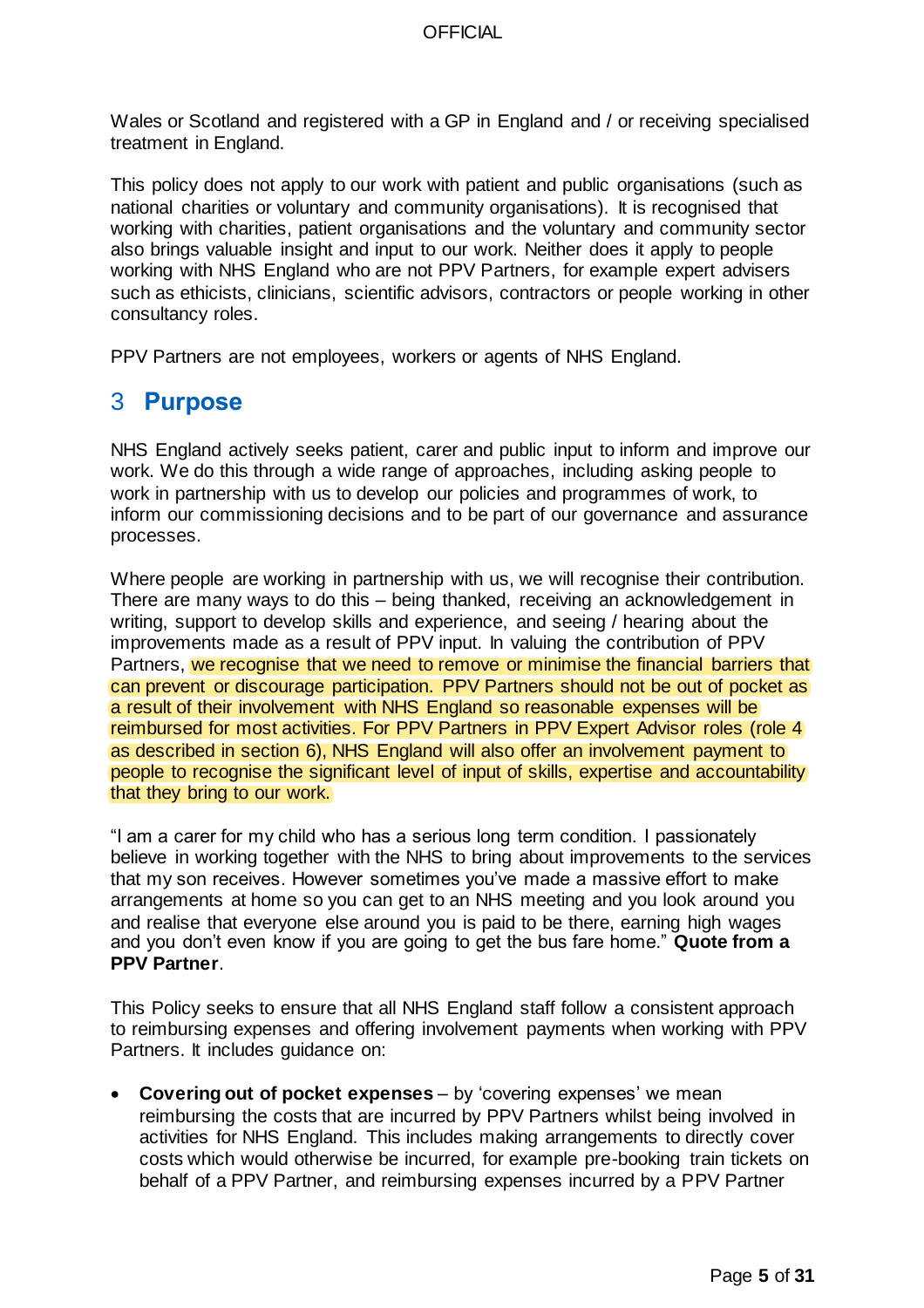themselves. Out of pocket expenses which should be covered include (but are not limited to) travel, accommodation, subsistence and carer support where necessary. Further guidance can be found in appendix 1.

 **Offering involvement payments to PPV Partners in PPV Expert Advisor roles** – by 'involvement payments' we mean a payment offered to PPV Partners who participate in PPV Expert Advisor roles (role 4 as outlined in section 6 and as detailed in the PPV Partners Policy). Such roles are typified by a significant input of time, skills and expertise, and a level of public accountability. They are always agreed in advance and need approval from the senior programme lead. Further guidance can be found in appendix 2. Note that involvement payments should be offered in addition to covering expenses.

Reimbursing expenses and, in certain circumstance, offering involvement payments to PPV Partners is intended to support inclusion and create an incentive for active participation. It also supports people whose financial circumstances mean that they might otherwise be unable to contribute.

NHS England aims to offer a wide range of participation opportunities for our PPV Partners to get involved in our work. Further information and guidance about our approach to working with PPV Partners, including different categories of roles and opportunities, and how to identify new PPV Partners, is included in the PPV Partners Policy. The two policies are complementary and NHS England staff should consider them both when involving, or planning to involve, PPV Partners in their work.

## <span id="page-5-0"></span>4 **Principles**

Our principles for working with our PPV Partners are set out in our [PPV Partners](https://nhsengland.sharepoint.com/TeamCentre/Nursing/PPPI/Pages/patientreps.aspx)  [Policy.](https://nhsengland.sharepoint.com/TeamCentre/Nursing/PPPI/Pages/patientreps.aspx)

With regards to reimbursing expenses and offering involvement payments when working with PPV Partners we will:

- Seek to remove barriers to participation and encourage a wide range of PPV Partners to participate, including through reimbursing expenses and, for PPV Expert Advisor roles, offering involvement payments.
- Be open and transparent about whether expenses will be reimbursed and / or an involvement payment is offered when advertising opportunities and roles for PPV Partners, including as part of application processes and event registration forms.
- Reimburse out of pocket expenses in line with appendix 1.
- Offer involvement payments to individuals who participate in PPV Expert Advisor roles, as outlined in appendix 2 and in the PPV Partners Policy.
- Provide a named NHS England 'Lead Contact' for each event, project or meeting who PPV Partners can contact and liaise with about their expenses and, for PPV Expert Advisor roles, involvement payments. Anyone experiencing specific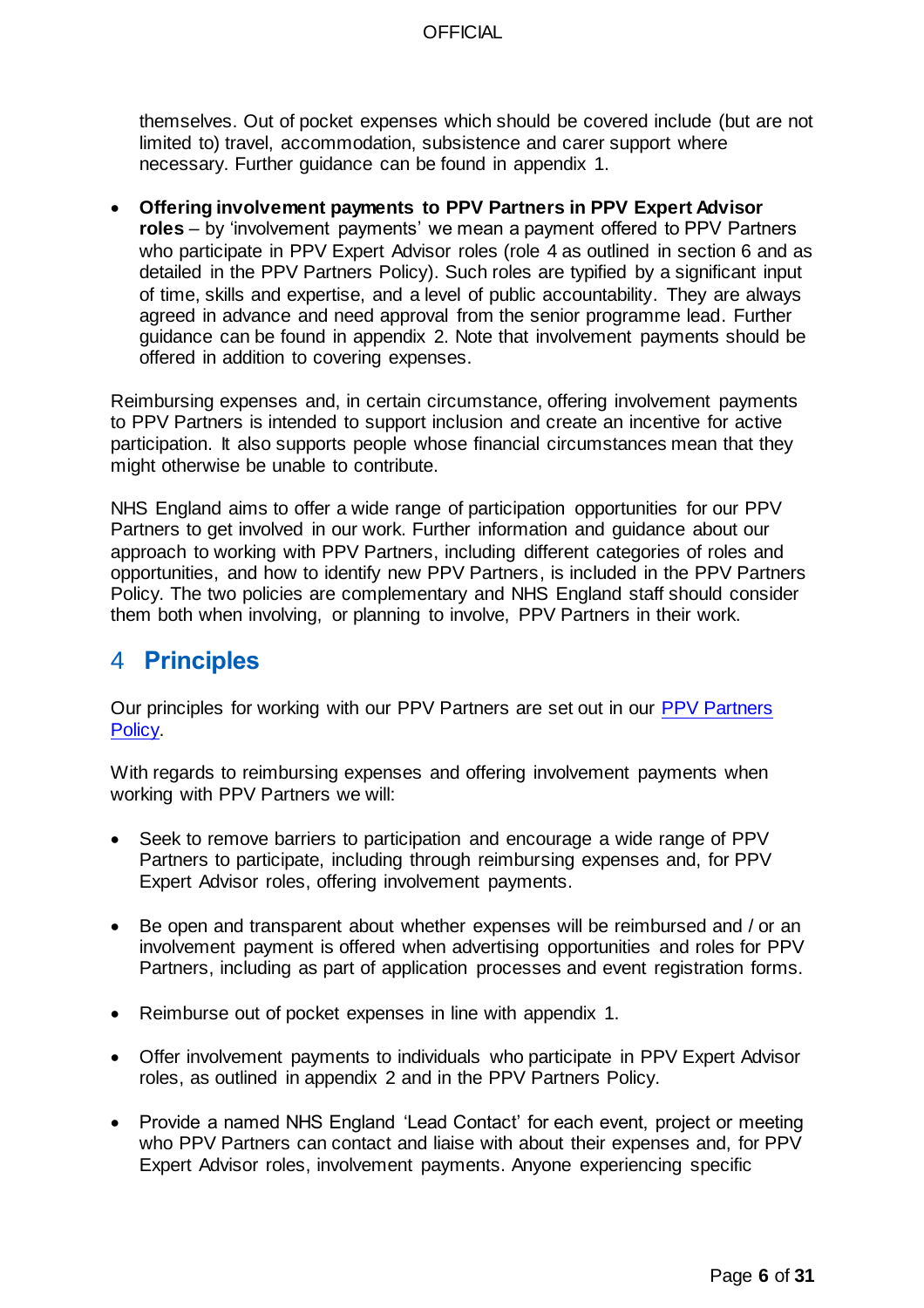barriers or with particular support needs should contact the relevant Lead Contact for the event, project or meeting who will do their best to resolve any issues.

- Actively seek a diversity of PPV Partners and recognise that patients, carers and members of the public often have complex conditions or circumstances and this may mean making bespoke arrangements to support people's involvement. These will be agreed in advance with the NHS England Lead Contact.
- Aim to reimburse expenses in a timely manner, in line with good practice, and recognising that this is essential for many people who are reliant on prompt payments, and failure to do this can seriously jeopardise their financial circumstances. This can be especially important given that many of our PPV Partners are likely to be service users and / or carers and will therefore by definition have ill health, disabilities and / or caring responsibilities.
- Recognise and show our appreciation for the contribution that PPV Partners make, including reimbursing expenses and, for PPV Expert Advisor roles, offering involvement payments, but also through treating PPV Partners respectfully and listening to their views, saying 'thank you' and feeding back on the impact of their participation.
- Support PPV Partners to develop new skills and enhance their knowledge, including through facilitating and encouraging their access to resources, training and learning opportunities as part of the [Involvement Hub,](https://www.england.nhs.uk/participation/) and through supporting networking and connecting with other PPV Partners and with those working in the NHS.
- Work in partnership with individual PPV Partners to ensure that we cover expenses in a way which is 'fair and feasible', and being mindful of offering 'best value' when spending public funds. Both NHS England staff and PPV Partners have responsibilities to identify and use the most cost effective options, balancing the need to minimise any financial or other barriers to participation with the need to minimise costs to the taxpayer.
- Follow the [NHS England Accessible Information and Communication Policy,](https://www.england.nhs.uk/wp-content/uploads/2016/11/nhse-access-info-comms-policy.docx) providing information in alternative languages and formats, and professional communication support to support PPV Partners, as appropriate.

## <span id="page-6-0"></span>5 **Responsibilities**

The NHS England delegated budget holder is responsible for designating the programme lead to manage the expenses reclaim process.

NHS England programme leads should ensure that sufficient provision is made within the programme budget to support patient and public participation. PPV Partner expenses should be coded to the relevant programme cost centre and processed in a timely way, ensuring that payments are made in line with business standards and within two weeks as a maximum, following submission of a completed claim form and all receipts / other relevant information.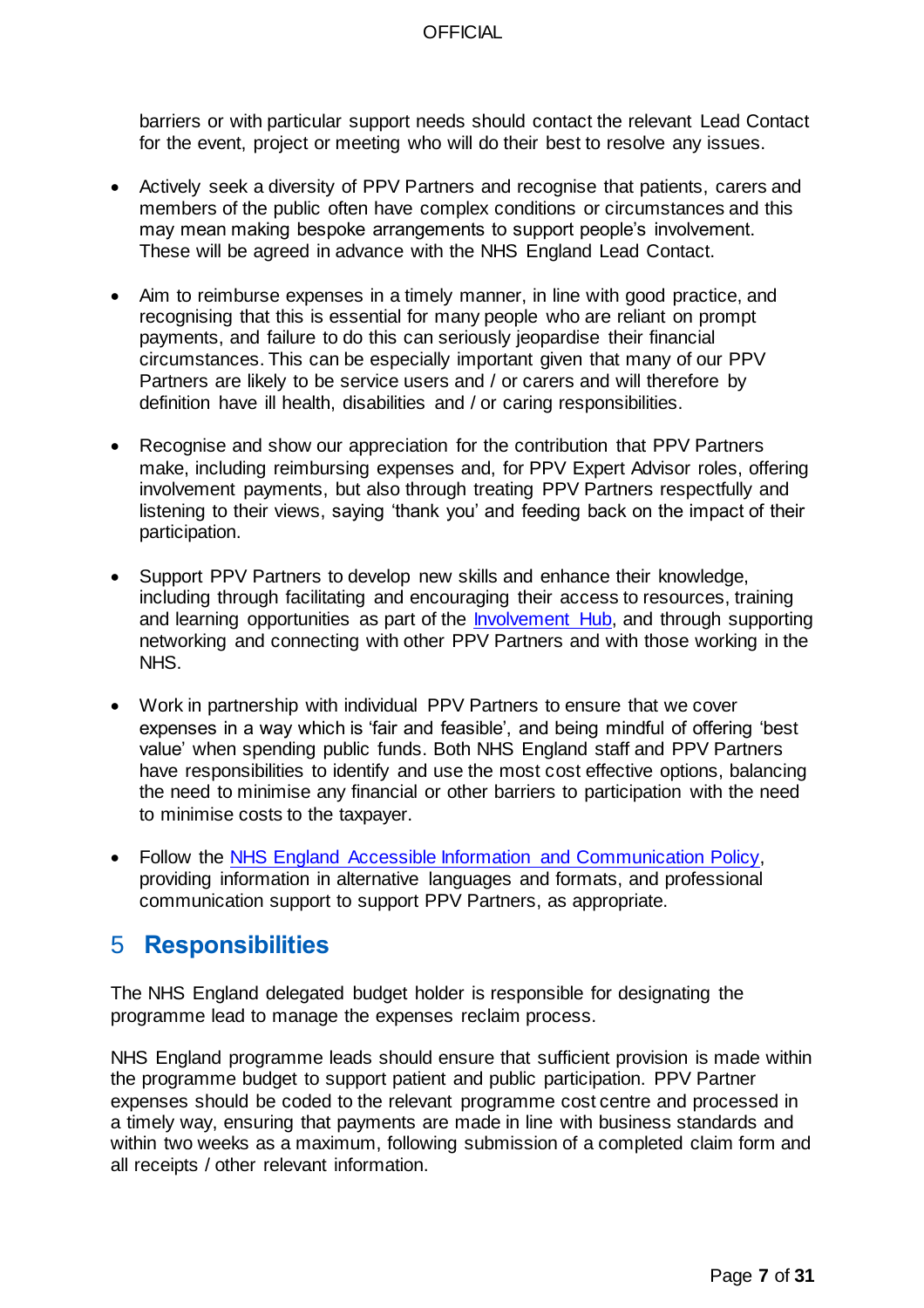With regards to covering expenses and paying involvement payments for PPV Partners:

- Key responsibilities of programme leads include:
	- o Approving PPV Partner roles;
	- o Holding the budget;
	- o Delegation of relevant operational processes to the NHS England Lead Contact and / or to the programme team / business manager.
- The nominated NHS England Lead Contact is responsible for providing day-today support for PPV Partners, including acting as a 'first point of contact' for any queries.
- The programme team / business manager is responsible for processing expenses in a timely manner, in line with this Policy.

# <span id="page-7-0"></span>6 **Categories of financial support for Patient and Public Voice Partners**

### **6.1 Overview**

NHS England has determined three different categories of financial support for PPV Partners:

- Category A: No financial support.
- Category B: Out-of-pocket expenses are covered or reimbursed.
- Category C: Out-of-pocket expenses are covered or reimbursed AND an involvement payment is offered.

As explained in the PPV Partners Policy, NHS England has categorised the different participation opportunities we offer, and different ways in which we work with PPV Partners, into four different types of roles. These roles have been linked to the categories of financial support, as follows:

- Role 1: People choose to respond or comment on open access engagement opportunities, for example responding to online surveys. Expenses Category A (no financial support from NHS England). No expenses can be claimed.
- Role 2: PPV Partner is invited to attend workshops / events / focus groups on a 'one off' basis. Expenses Category B (out-of-pocket expenses are covered or reimbursed).
- Role 3: PPV Partner is a member of regular working group meetings. Expenses Category B (out-of-pocket expenses are covered or reimbursed).
- Role 4: PPV partners are in senior PPV Expert Advisor roles that demonstrate strategic and accountable leadership and decision making activity. Expenses Category C (out-of-pocket expenses are covered or reimbursed AND an involvement payment is offered).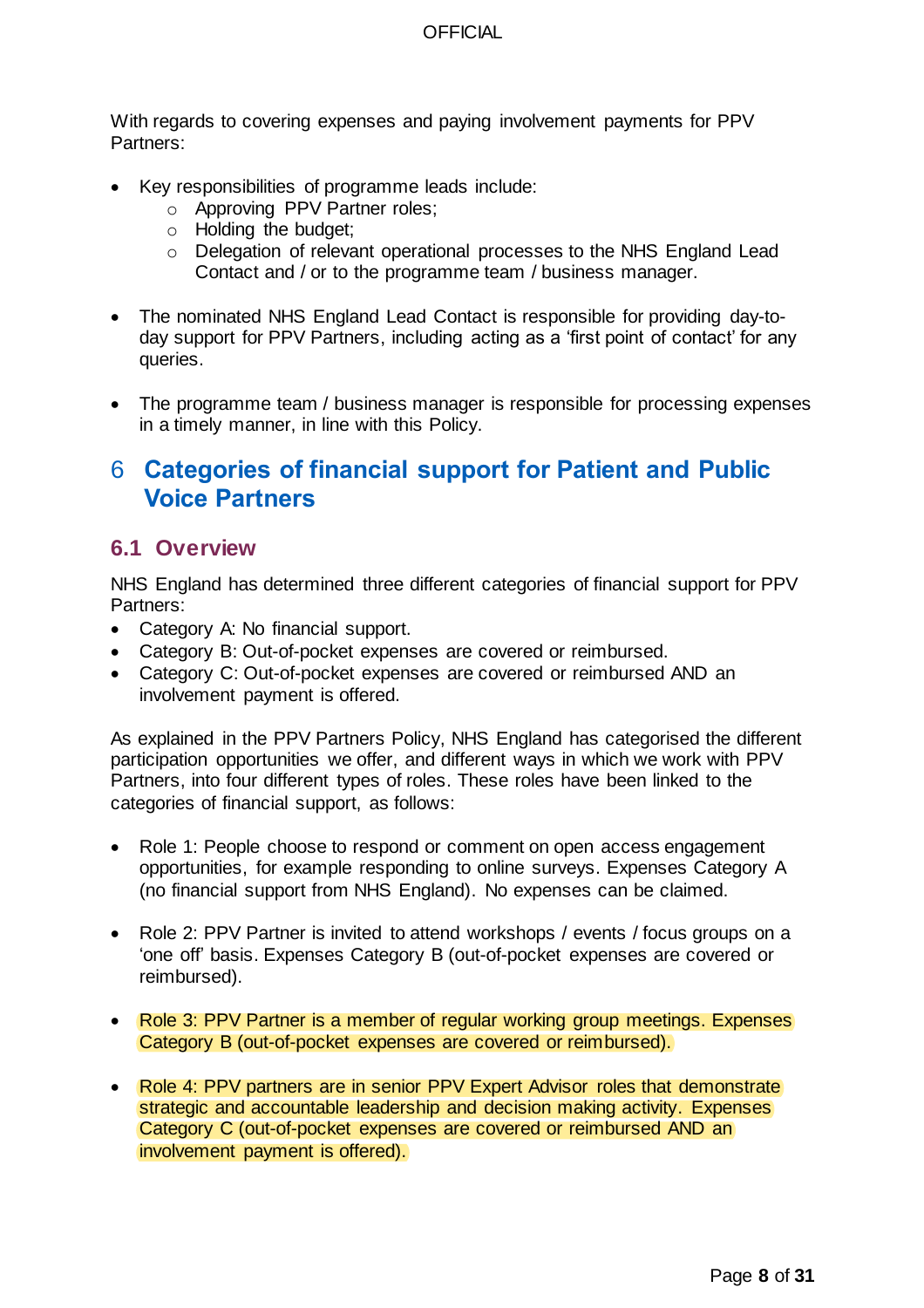There is further information about each of the role categories in the [PPV Partners](https://nhsengland.sharepoint.com/TeamCentre/Nursing/PPPI/Pages/patientreps.aspx)  [Policy.](https://nhsengland.sharepoint.com/TeamCentre/Nursing/PPPI/Pages/patientreps.aspx)

### **6.2 Role one / expenses category A**

Where individuals choose to get involved in 'open access' engagement opportunities, for example completing an online survey, attending a meeting in public or drop-in session, no financial support is offered. No expenses can be claimed.

## **6.3 Roles two and three / expenses category B**

Where PPV Partners are invited to join focus groups, workshops or advisory groups, either on a 'one off' (role two) or 'ongoing' (role three) basis, their out-of-pocket expenses should be covered / reimbursed. Full details of what expenses can be covered / claimed, details of how to make a claim and a template claim form are included at appendix 1.

### **6.4 Role four / expenses category C (PPV Expert Advisor Roles)**

Where PPV Partners participate in PPV Expert Advisor roles, demonstrating strategic and accountable leadership and decision making, their out-of-pocket expenses should be covered / reimbursed AND they should be offered an involvement payment from NHS England of £150 per day (more than four hours) or £75 per half day (four hours or less). PPV Partners can choose to refuse the payment or accept a reduced amount should they so wish.

Further information about offering involvement payments is included in appendix 2 and further information about PPV Expert Advisor roles is included in the PPV Partners Policy.

# <span id="page-8-0"></span>7 **Potential risks / financial implications of involvement**

## **7.1 Supporting people in receipt of state benefits**

NHS England actively seeks a diverse and inclusive approach to involvement. We recognise that many of our PPV Partners have ongoing health conditions and / or disabilities and may be in receipt of state benefits. NHS England seeks to ensure that being in receipt of state benefits does not constitute a barrier to involvement.

In general, PPV Partners who are claiming out of pocket expenses only can do so without an adverse impact on their benefit entitlements. However, people who receive anything that might be deemed to be earnings or income by Her Majesty's Revenue and Customs service (HMRC) or the Department for Work and Pensions (DWP) – including an involvement payment – may put their benefit entitlement in jeopardy. In addition, participation in any involvement activity can be seen by JobCentre Plus as evidence of readiness for work.

It is extremely important, therefore, that NHS England works transparently and sensitively. Breach of benefit conditions can result in an individual's benefits being stopped or sanctions applied, sometimes for long periods – this can have huge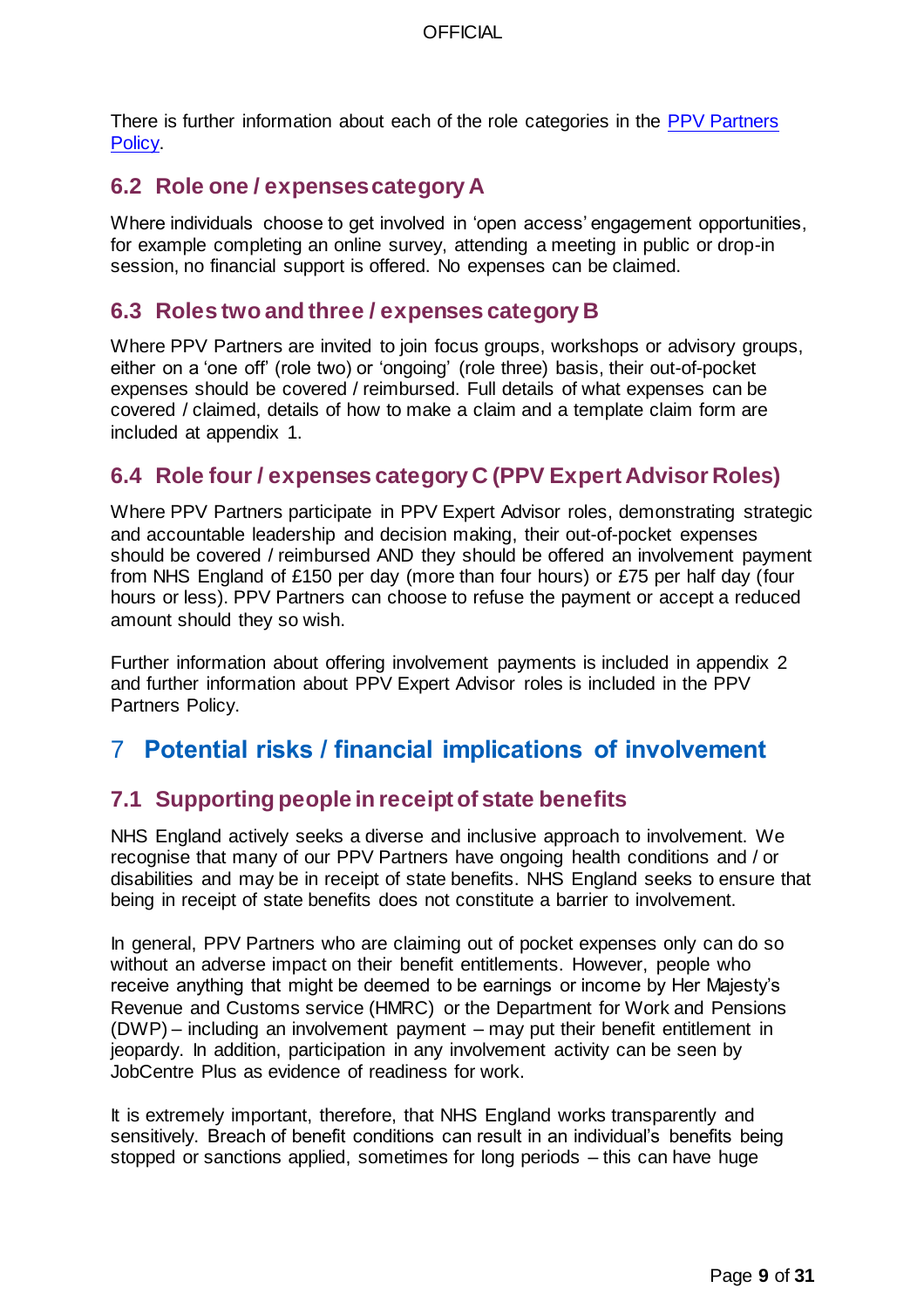consequences for individuals, potentially causing them significant financial hardship and personal distress.

For the avoidance of doubt, it is the responsibility of the individual PPV Partner to comply with the conditions of their benefits, and not NHS England. However, NHS England has a responsibility to provide information which enables individuals to make informed decisions about whether to apply for or accept a PPV Partner role, especially where this is a PPV Expert Advisor role, and about whether to accept an involvement payment. NHS England Lead Contacts (and other relevant staff) are responsible for advising all PPV Partners who are receiving state benefits to seek independent advice before they accept any involvement opportunities.

Application forms and supporting information for all PPV Partner roles must include information about reimbursement of expenses and, for PPV Expert Advisor roles, the offer of an involvement payment. Documentation must also advise individuals in receipt of state benefits to seek advice from the relevant agency, for example JobCentre Plus, ideally in advance of applying and certainly before accepting an offer, especially one which attracts an involvement payment, even if they intend to decline the payment. 'Standard' lines to this effect are included in relevant templates / documents, which are available (to NHS England staff) on the [NHS England](https://nhsengland.sharepoint.com/TeamCentre/Nursing/PPPI/Recruitment%20templates/Forms/AllItems.aspx)  [intranet](https://nhsengland.sharepoint.com/TeamCentre/Nursing/PPPI/Recruitment%20templates/Forms/AllItems.aspx) and from the Public Participation team (by emailing [england.nhs.participation@nhs.net\).](mailto:england.nhs.participation@nhs.net)

In addition to the standard 'welcome letter' included in the 'welcome pack' for PPV Partners, an additional template letter has also been developed to support PPV Partners in explaining the nature of their involvement to the JobCentre Plus and other agencies. NHS England Lead Contacts should make PPV Partners aware of this template letter, as appropriate, and of the availability of personalised advice through Citizens Advice Bedford (see below).

NHS England has arranged for a helpline to be made available to PPV Partners and staff who have queries about the potential implications of involvement in NHS England's work. Citizens Advice Bedford provides a confidential telephone helpline service to help answer queries and resolve any benefit concerns that arise from being offered (and accepting) involvement payments and having expenses reimbursed when participating in involvement activities. The service should be contacted by email [contractsadmin@bedfordcab.org.uk](mailto:contractsadmin@bedfordcab.org.uk) with a brief summary of the query, or by calling 01234 330604.

PPV Partners can also contact their local [JobCentre Plus](http://www.gov.uk/contact-jobcentre-plus) (National Jobcentre Enquiry Line 0345 604 3719) or [Citizens Advice](http://www.citizensadvice.org.uk/) (Consumer Helpline 03454 040506).

For NHS England staff, further advice about supporting people in receipt of state benefits is included in the [PPV Partner induction webinar,](https://nhsengland.sharepoint.com/Knowledge/News/Pages/supporting-ppv-partners.aspx) run by the Public Participation team.

### **7.2 Involvement payments and income tax**

PPV Partners are responsible for their own tax affairs, including ensuring that any income tax due on involvement payments is paid. If in any doubt about their income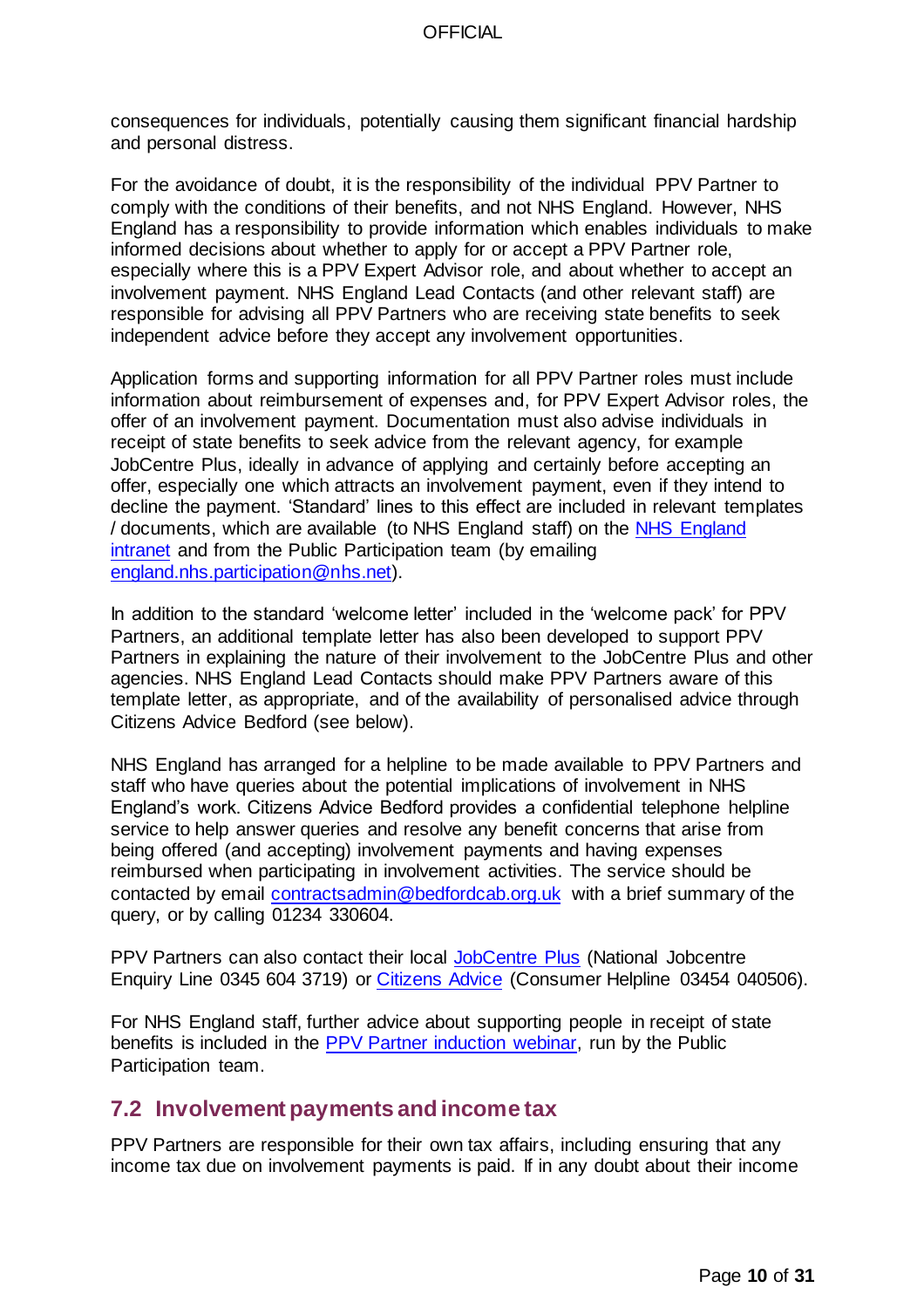tax arrangements, PPV Partners are advised to contact their local tax office for guidance.

Where a PPV Partner is self-employed, it is their responsibility to declare receipt of any involvement payment(s) as part of their tax return, and in other relevant records / documentation, including alerting HMRC as appropriate. PPV Partners with questions about tax or National Insurance can contact their local [HMRC office](http://www.direct.gov.uk/hmrc) (HMRC Helpline 0300 200 3311).

## **7.3 People in receipt of health insurance premiums**

PPV Partners who are in receipt of an income from medical insurance (either as an individual or through their employer) – for example because they are currently on sick leave from work – should be aware that involvement activity, and especially acceptance of an involvement payment, may be a breach of their policy's terms and conditions, and could therefore put future payments at risk. If in any doubt about the potential impact of involvement activity on medical insurance arrangements, PPV Partners are advised to contact their employer and / or insurance provider, as appropriate. As referenced in section 7.1, a template letter has been prepared to support PPV Partners in describing their involvement activity to relevant agencies – this is available to NHS England staff [from the intranet,](https://nhsengland.sharepoint.com/TeamCentre/Nursing/PPPI/Recruitment%20templates/Forms/AllItems.aspx) and may be amended to provide information to insurance providers if necessary.

# <span id="page-10-0"></span>8 **Working in partnership with other organisations**

## **8.1 Representatives from other organisations**

The Policy applies to individual patients, carers and members of the public ('PPV Partners') who help NHS England with our work. Paid workers from other organisations, including from the voluntary and community sector, who attend workshops, advisory groups and consultation events are expected to seek support from their own organisations. However, representatives from small, user-led organisations (for example, those with an annual turnover of under £1million), may be supported with out of pocket expenses where they are not able to access any other public funds and where they may otherwise be unable to participate. Where these organisations find that meeting the costs of participation is likely to cause difficulty, they should contact the NHS England Lead Contact for the meeting or event.

### **8.2 PPV Partners working with multiple organisations**

PPV Partners may be involved in working with a number of organisations, for example with NHS England, a local authority, voluntary and community sector organisations and / or Clinical Commissioning Groups (CCGs). If a PPV Partner is claiming expenses (and / or an involvement payment) from one organisation for involvement in a specific piece of work, they may not claim expenses (and / or an involvement payment) from any other organisation for the same piece of work. For example, if a PPV Partner attends a workshop which is delivered jointly by a CCG and NHS England, the PPV Partner can only claim expenses from either NHS England OR the CCG (not both).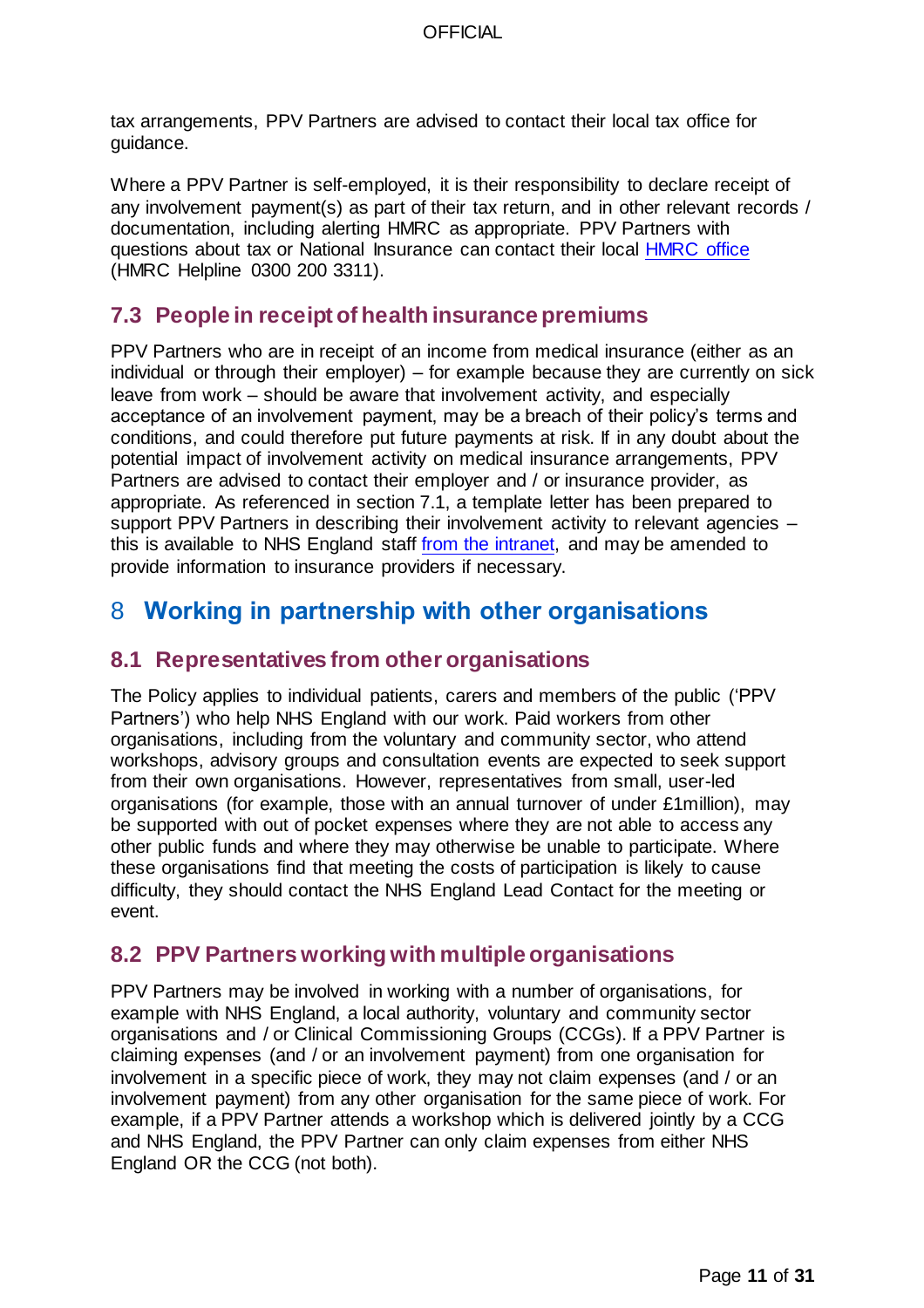## **8.3 Co-hosted meetings and events**

When NHS England is working jointly with other organisations (for example the Department of Health, local authorities, CCGs, Public Health England), it should be made clear to PPV Partners in advance which organisation is responsible for PPV Partner expenses. The expenses policy implemented in these circumstances will be that of the lead organisation that is responsible for paying PPV Partner expenses, and this should be communicated to PPV Partners in advance (i.e. prior to the meeting or event taking place).

## **8.4 Working with external partners to support participation**

In certain circumstances, NHS England will seek to commission specific engagement activities and / or to work in partnership with external organisations, for example voluntary and community sector organisations, to enable particular groups to participate, especially those from 'seldom heard' communities. NHS England [procurement procedures](https://nhsengland.sharepoint.com/TeamCentre/Finance/FinancialControl/p/Pages/procurement-policy.aspx) should be followed to commission this type of support.

When NHS England has commissioned an external organisation to lead or co-lead activity to engage with patients, carers and members of the public, it may be more appropriate for the external partner organisation's policy around reimbursement of expenses and / or offering involvement payments to be used. For example, because the partner organisation's policy is more tailored or suitable to supporting the 'target audience' of PPV Partners and / or because it allows greater flexibility, including in reimbursing expenses 'on the day' using petty cash (which NHS England is not able to do). Information about which policy is being followed, and therefore what expenses PPV Partners can claim, how and from which organisation, must be made clear in advance. Where any alternative policy or approach to expenses reimbursement and involvement payments is followed, it must be in line with the 'principles' set out in this Policy.

## <span id="page-11-0"></span>9 **Working with children and young people**

This Policy applies equally to children and young people as to adults and older people. That is, the same categories of roles outlined in the PPV Partners Policy should be used to identify whether expenses should be reimbursed and / or an involvement payment should be offered. However, given the particular skills and knowledge needed to effectively involve and support children and young people, it may be more appropriate to work with an external organisation experienced in this field, and to use their policy for reimbursing expenses / offering involvement payments (as outlined in sections 8.3 and 8.4).

Care should be taken to proactively cover children and young people's travel and subsistence costs, rather than expecting them to pay out of their own funds and await reimbursement – as this may not be possible for some children and young people.

## <span id="page-11-1"></span>10 **Safe ways of working**

The PPV Partners Policy and the Safeguarding Policy provide advice around safeguarding, health and safety, Disclosure and Barring Service (DBS) checks and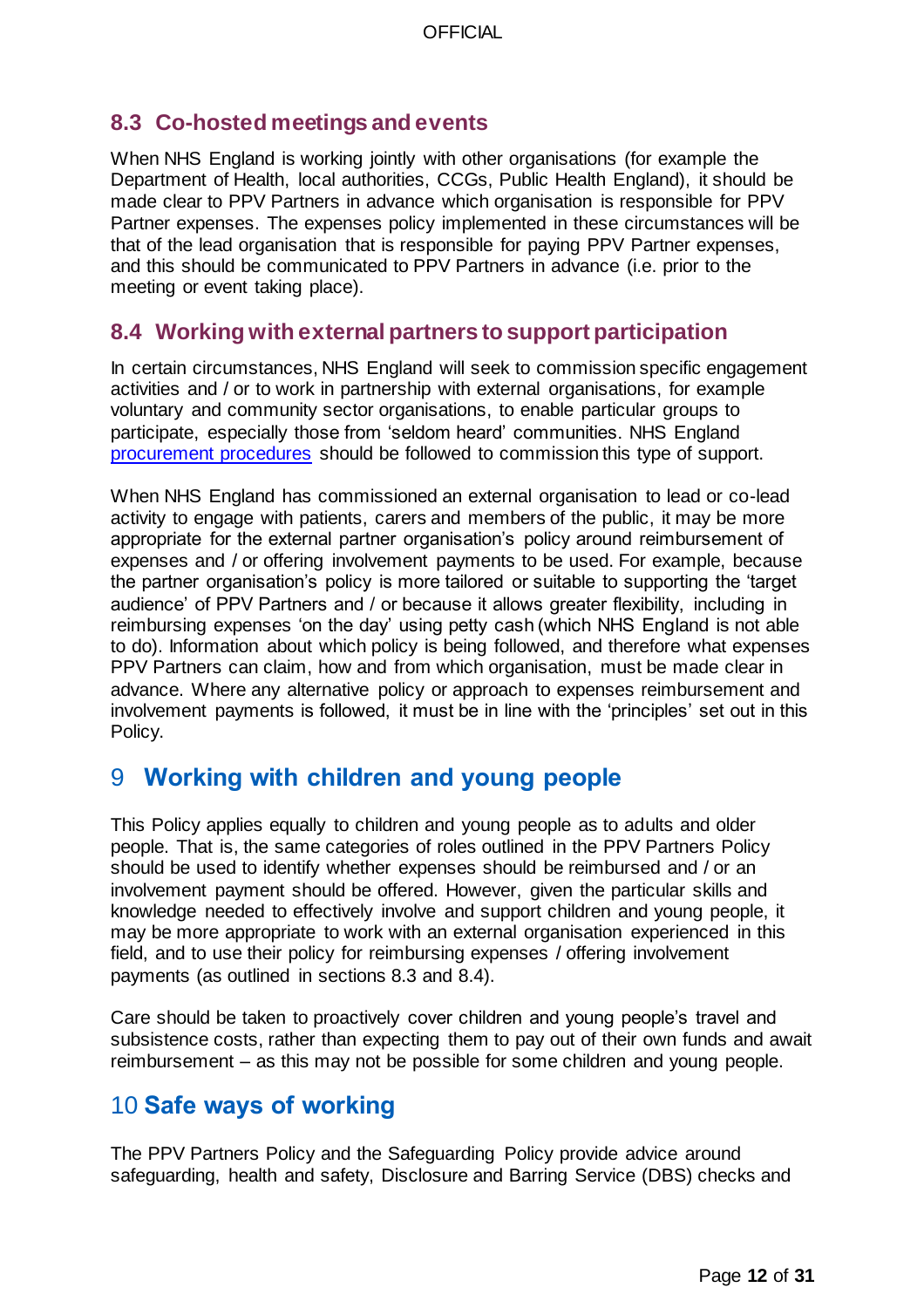other considerations to support the safety of PPV Partners, NHS England staff and external organisations.

Where it is proposed to engage with communities or groups who are known to have specific safeguarding needs, for example looked after children or people who have experienced domestic abuse, it is recommended that NHS England works in partnership with organisations with expertise and experience in engaging with the relevant community or group (see section 8.4).

## <span id="page-12-0"></span>11 **Involving 'seldom heard' groups**

This Policy should be used to support the involvement of 'seldom heard' groups in NHS England's work, including through removing and minimising financial and other barriers to participation.

'Seldom heard' groups can include people from 'protected characteristic' groups (as defined by the Equality Act 2010), for example people who identify as lesbian, gay, bisexual or trans (LGBT) or people with a learning disability, and people from 'inclusion health' groups, for example people from Gypsy and Traveller communities, homeless people and sex workers.

When involving 'seldom heard' groups, particular care should be taken to understand their particular circumstances and to offer appropriate support, for example, prebooking travel on their behalf so that they are not out of pocket. It can be more appropriate to work with an external partner organisation – as outlined in sections 8.3 and 8.4 – who is able to offer support and expenses more directly suited to the needs of the particular 'target group'. For example, they may be able to reimburse expenses in cash where individuals do not have a bank account and / or to use 'petty cash' to reimburse expenses on the day of the event where people cannot afford to be out of pocket. This can be especially important for children and young people, and for groups who may be socially excluded, such as homeless people.

For example:

"NHS England wants to improve primary care access for homeless people. We commission a national homelessness charity to deliver a number of service user engagement events and to support service users to join a task and finish group to look at this issue. NHS England works through this partnership route because working with this seldom heard community needs specialist skills and approaches. Working with partners means that we can benefit from their ways of working and the trusted relationships and networks that they have already built. As part of this commissioned work, the charity would offer appropriate support and expenses to service users who get involved. This could include incentives to encourage involvement, holding meetings and events in venues where participants will feel comfortable, providing meals and refreshments, and paying for travel in advance."

## <span id="page-12-1"></span>12 **Distribution, monitoring and review**

This Policy is for implementation by all NHS England staff.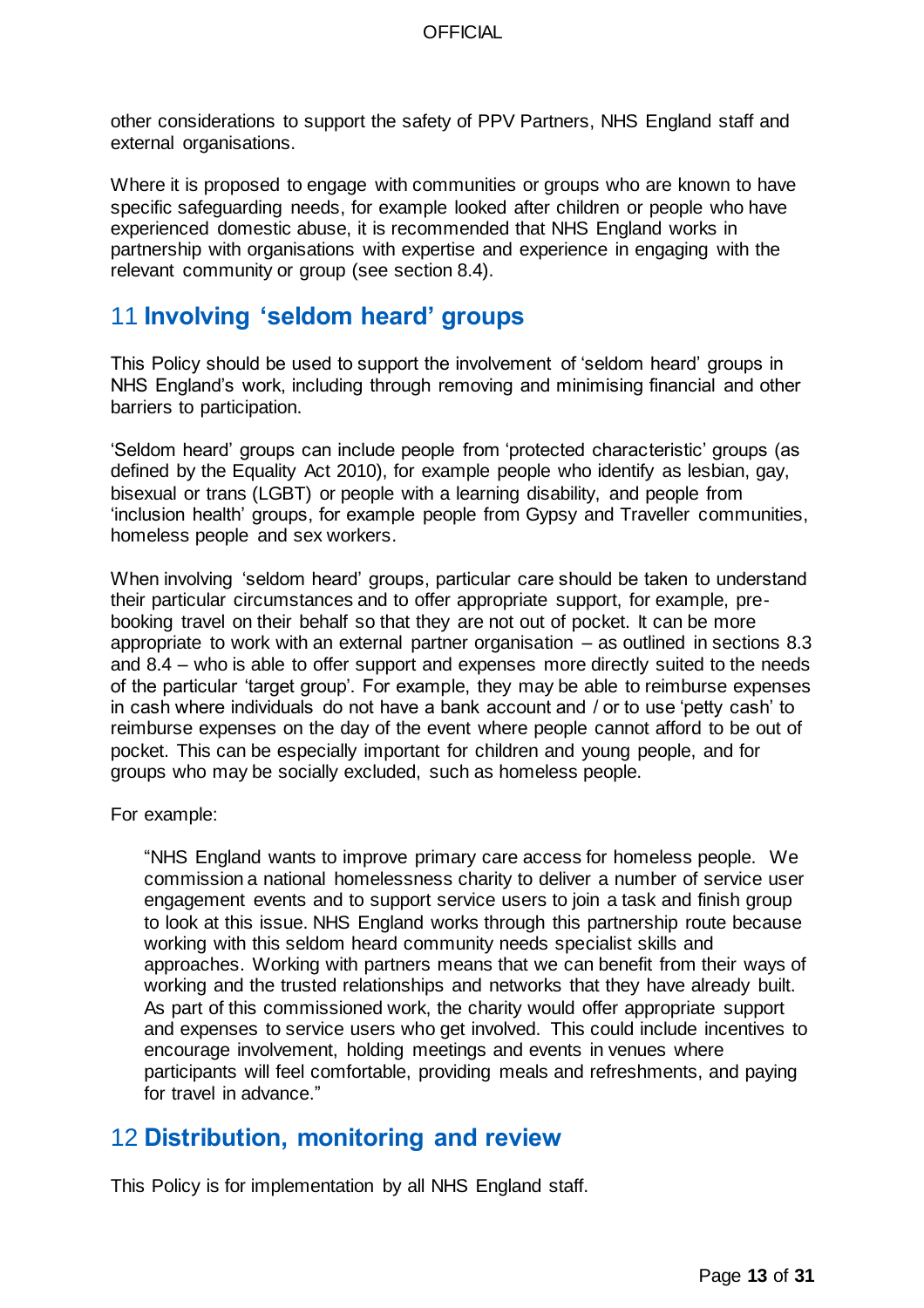It will be publicised and made available via the [NHS England intranet](https://nhsengland.sharepoint.com/) and on the public facing [NHS England Involvement Hub.](https://www.england.nhs.uk/participation/) It is also available on request by emailing [england.nhs.participation@nhs.net.](mailto:england.nhs.participation@nhs.net) 

NHS England Lead Contacts are responsible for ensuring that all PPV Partners are provided with a copy of this Policy and other relevant information, including an expenses claim form, in advance of any meeting, event or activity.

NHS England staff can access implementation support from the central Public Participation team. The team offers regular staff training around participation, including key content from this Policy. Further information about training is available via the [NHS England intranet.](https://nhsengland.sharepoint.com/TeamCentre/Nursing/PPPI/Pages/Participation-training.aspx)

The implementation of this Policy will be monitored by the Public Participation team, and it will be reviewed on a biannual basis. Comments or suggestions to be considered as part of a review should be forwarded to the Public Participation team (see contact details in section 15).

HMRC dispensation arrangements will be maintained to ensure compliance with HMRC requirements.

## <span id="page-13-0"></span>13 **Statutory and other duties**

NHS England follows good practice and has a duty to provide accurate information about expenses and involvement payments when asked to do so by Government agencies including the Benefits Agency, Department for Work and Pensions (DWP) and Her Majesty's Revenue and Customs (HMRC). Records of payments made will be available to NHS England Finance Department as required for monitoring and audit purposes.

Management of information about PPV Partners and prospective PPV Partners should follow the requirements of NHS England's Information Governance Policy. All personal data should be securely stored, appropriately managed in line with the [Data](http://www.legislation.gov.uk/ukpga/1998/29/contents)  [Protection Act 1998](http://www.legislation.gov.uk/ukpga/1998/29/contents) and registered on our Information Asset register. NHS England staff can access further advice in this regard [via the intranet.](https://nhsengland.sharepoint.com/TeamCentre/TCO/infogov/Pages/Information-Asset-Management-.aspx)

NHS England staff who suspect that PPV Partner expenses claims are of a fraudulent nature should follow advice on the [NHS Fraud and Corruption Reporting](http://www.reportnhsfraud.nhs.uk/)  [website.](http://www.reportnhsfraud.nhs.uk/) Genuine mistakes are not fraud, but PPV Partners should bring them to the attention of their NHS England Lead Contact as soon as they are identified, and NHS England Lead Contacts should query any apparent anomalies with the relevant PPV Partner in the first instance.

## <span id="page-13-1"></span>14 **Equality and Health Inequalities**

This Policy forms part of NHS England's commitment to create a positive culture of dignity and respect for all individuals, including staff, patients, families and carers as well as community partners. The intention is to promote positive practice and value the diversity of all individuals and communities and to identify, remove or minimise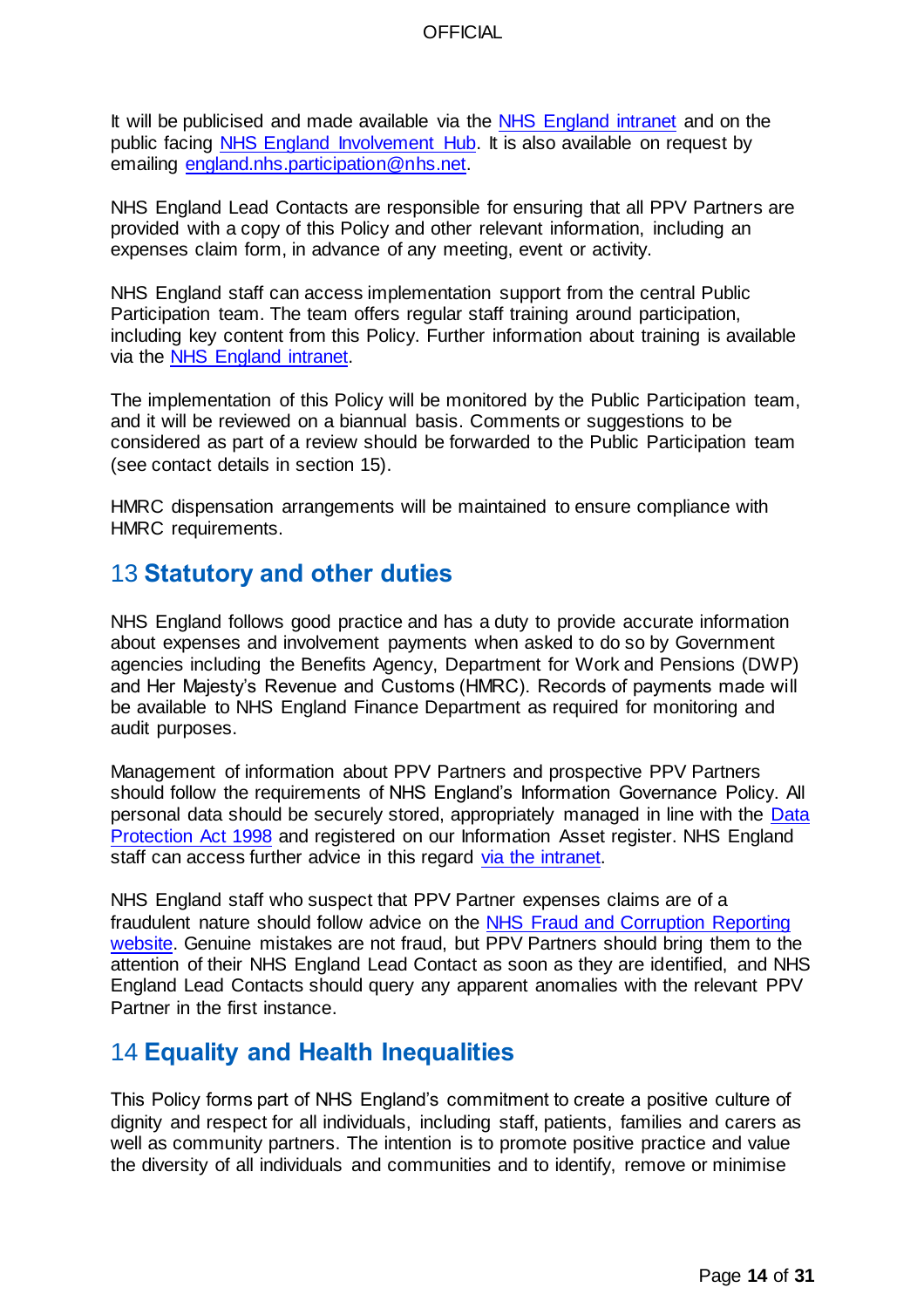discriminatory practice with regard to the characteristics given protection by the Equality Act 2010.

The [Equality and Health Inequalities Analysis](https://www.england.nhs.uk/wp-content/uploads/2016/04/equality-hlth-inequalities.pdf) which has been completed in relation to the Patient and Public Participation Policy applies to this Policy. NHS England's patient and public participation activities will support NHS England to meet the public sector equality duty and the duty to reduce health inequalities, provided full consideration is given to working with a diverse range of PPV Partners and supporting participation from groups that experience inequalities in health outcomes.

This Policy will specifically support NHS England to involve PPV Partners from 'protected characteristic' and 'inclusion health' groups, who may otherwise experience financial barriers to involvement.

## <span id="page-14-0"></span>15 **Contact details**

NHS England staff with queries about this Policy and / or in need of support with reimbursing PPV Partners' expenses or paying involvement payments should access the resources available [on the intranet](https://nhsengland.sharepoint.com/TeamCentre/Nursing/PPPI/Pages/PPVexpenses.aspx) in the first instance. Support can also be sought from the Public Participation team by emailing [england.nhs.participation@nhs.net.](mailto:england.nhs.participation@nhs.net)

PPV Partners and others with queries about this Policy should access resources available on the [Involvement Hub.](https://www.england.nhs.uk/participation/) Queries can also be sent to the Public Participation team by emailing [england.nhs.participation@nhs.net](mailto:england.nhs.participation@nhs.net) or calling 0113 8250861.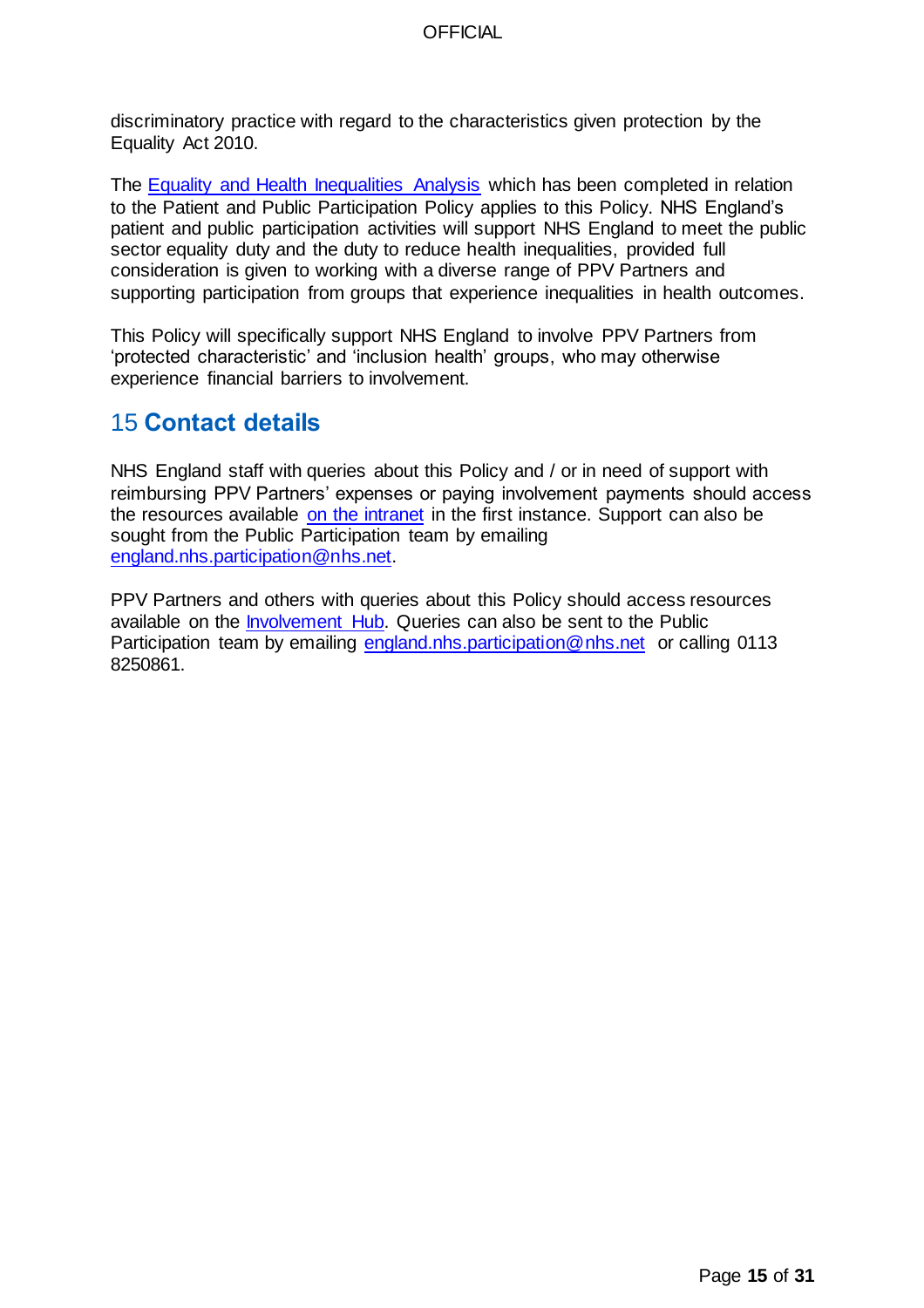# <span id="page-15-0"></span>**Appendix 1 – Covering out of pocket expenses**

## **1. Overview**

NHS England will reimburse all reasonable expenses incurred by PPV Partners supporting us as long as they are in line with this Policy, agreed in advance and do not exceed agreed rates (see below).

NHS England will reimburse expenses incurred by PPV Partners where meetings or events are cancelled at short notice, for example where arrangements have been made for carer support and cannot be cancelled without penalty.

Receipts are required for all expenses, except where travel and accommodation is booked directly by NHS England. NHS England will reimburse the actual expenses incurred by PPV Partners and not approximate or 'rounded' amounts.

NHS England staff making travel and accommodation bookings (and making arrangements to reimburse other out of pocket expenses) on behalf of PPV Partners should use the cost code for the programme of work that the PPV Partner is taking part in.

There may be instances where the costs of participation are a barrier to involvement in ways which are not directly covered by this Policy. NHS England will encourage PPV Partners to discuss their needs with their Lead Contact so that solutions can be explored. Assessment of such situations, and the support provided, will be on a caseby-case basis.

## **2. Travel**

### **a. Overview**

NHS England has a central booking facility for train travel (including London underground). We aim to reduce the burden of costs for PPV Partners and will aim to pre-book (and pay for) all train travel for PPV Partners in advance so they are not out of pocket. The NHS England Lead Contact will explain how to request travel booking (and explore any accommodation needs – see section 3 below). The starting point will usually be expected to be from the PPV Partner's home address to the meeting venue. Note that this Policy only applies to PPV Partners who are resident in England, and those who are resident in Wales or Scotland and registered with a GP in England and / or receiving specialised treatment in England.

Where PPV Partners are invited to attend events that are offered at a number of locations across England, out of pocket expenses will be offered in respect of travel (and if appropriate accommodation) to the nearest event location from the PPV Partners' home address, unless this event is fully booked or there is another legitimate reason.

PPV Partners should use public transport for travel purposes (where it is practical, safe and reasonable to do so) to support the NHS in reducing its carbon emissions.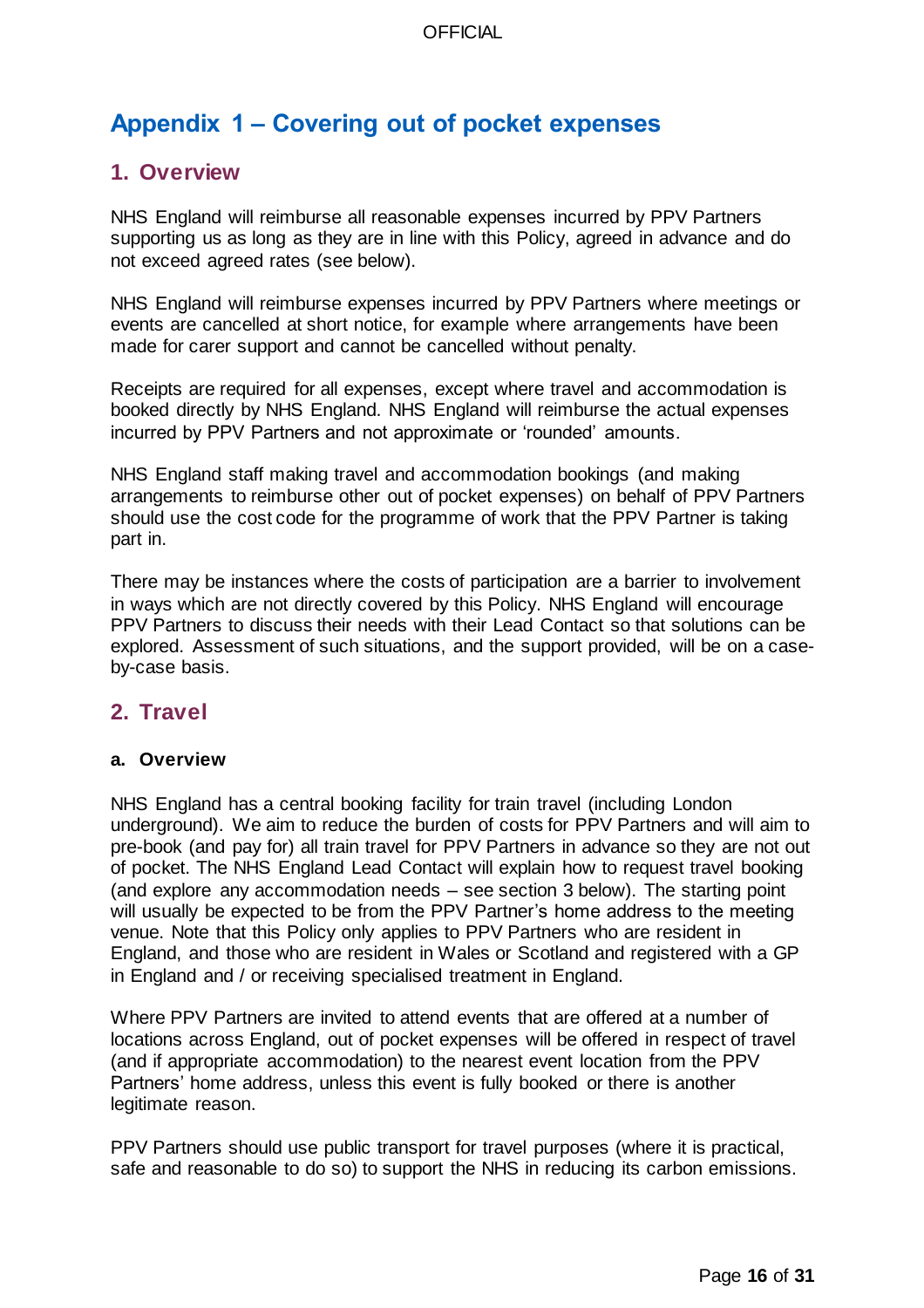PPV Partners may travel by private car where this is agreed to be the most suitable form of transport.

#### **b. Rail / train travel**

NHS England Lead Contacts should book rail / train travel on behalf of PPV Partners using the central booking facility. The Lead Contact will need to liaise with PPV Partners in order to understand their requirements. An example of a travel booking form template can be found in section 9.f. While NHS England will usually book and purchase rail travel on behalf of PPV Partners, we recognise that on some occasions this will not be possible.

Booking arrangements will need to be made in good time to ensure that cost effective travel options can be utilised and any tickets can be posted to or collected by the traveller.

The 'lowest logical fare' should be booked for rail journeys, making the best use of off peak and advance fare discounts. NHS England staff should ask PPV Partners about the most cost effective and convenient routes for them and whether they have a rail card which may be used to reduce costs.

If PPV Partners need to travel on the London underground, this can be booked through the central travel booking facility, either as an individual journey or as a day travelcard, as appropriate. Travel using the London underground is preferred to other alternatives, for example travel by taxi, where this is practicable. PPV Partners can choose to use their own Oyster card for travel within London and can claim the cost of journeys with evidence such as a computer printout or screenshot detailing the relevant journey(s) made.

Should a meeting or event change, PPV Partners will be asked to return any unused tickets and the NHS England Lead Contact should rebook / amend the travel booking through the central booking system. Where tickets have not yet been collected, for example 'tickets on departure', PPV Partners should not collect them as this will allow the NHS England Lead Contact to process a refund (where possible) via the central booking system.

Rail travel will be via standard class. First class travel is not permitted unless this is needed for reasons of disability or other medical / health / access need, for example, where PPV Partners require a larger / more supportive seat to transfer to from a wheelchair and / or table service (where this is not available in standard class) as they are unable to move safely through the train. This may include PPV Partners with, for example, Motor Neurone Disease, multiple sclerosis or who have had one or more amputations. These requirements must be discussed and agreed in advance between the PPV Partner and the NHS England Lead Contact. Evidence (for example a medical note) may be required to support the request. All requests for first class travel which have been initially agreed by the programme lead should be sent to the Public Participation team at [england.nhs.participation@nhs.net](mailto:england.nhs.participation@nhs.net) for review and, if appropriate, final approval (and central logging). This approach will be reviewed in 2018/19 and further guidance and examples about approved requests will be made available.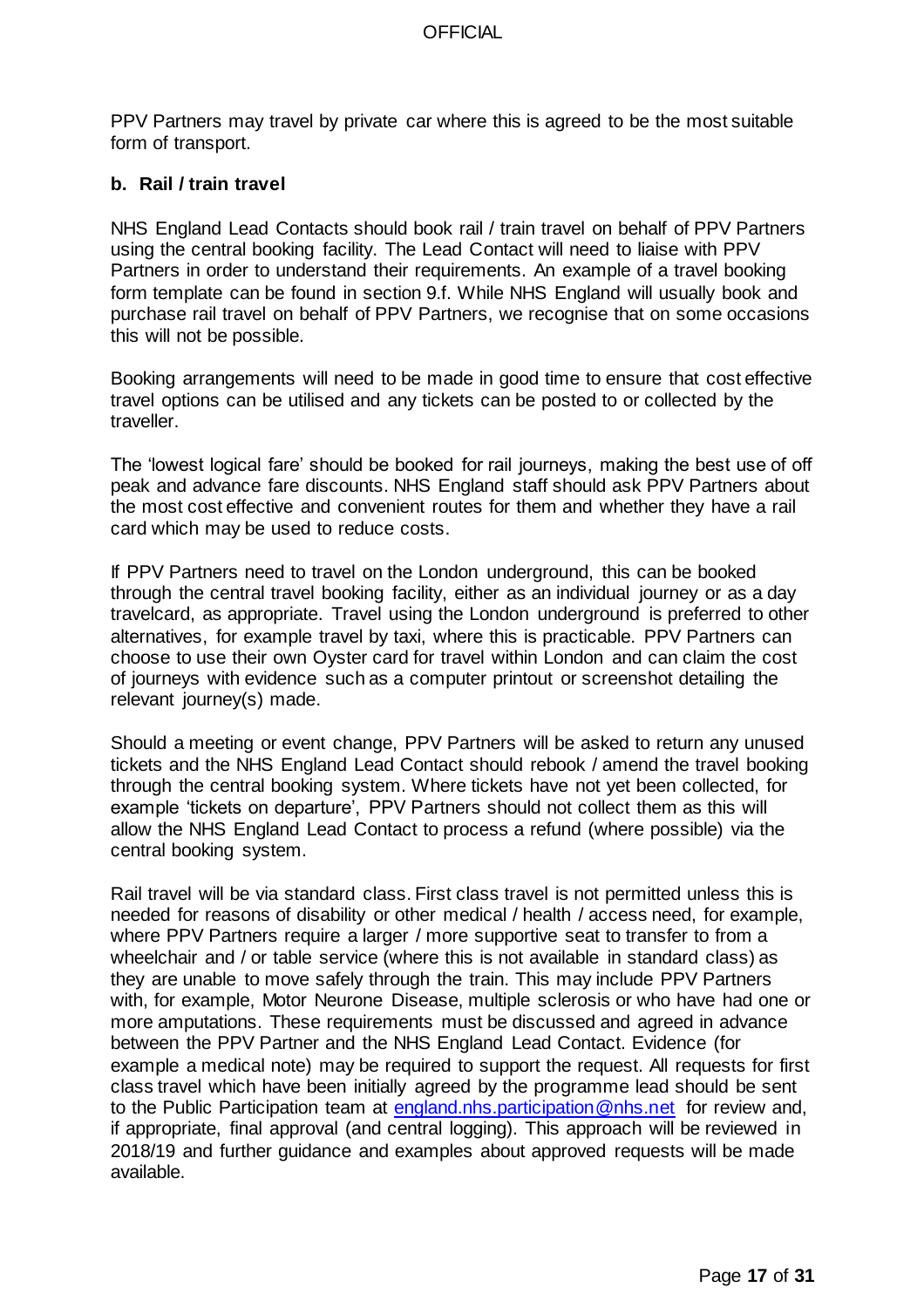### **c. Bus travel**

The cost of travel by bus or tram will be reimbursed, when accompanied by receipts or tickets stating the price paid for travel.

#### **d. Taxis**

Taxis may only be used where there is a justification on the grounds of:

- Cost effectiveness due to multiple people travelling to the same place;
- Personal safety, for example travelling late at night;
- Disability, impairment or long term condition;
- Efficiency, for example meetings held in different parts of a city during the day;
- Travelling with heavy or bulky items of equipment or luggage;
- Where it is the only feasible mode of transport.

PPV Partners wishing to travel by taxi should discuss this in advance with the NHS England Lead Contact. Claims for the cost of travel by taxi should be evidenced through receipts. Where PPV Partners would find it difficult, or are unable, to pay upfront for the cost of a taxi, discussion should take place with the NHS England Lead Contact about alternative options (which include making a booking through the central travel booking facility).

#### **e. Personal vehicles (travel by private car or van)**

PPV Partners can use their own vehicles to travel to meetings or events when necessary and will receive reimbursement for the miles travelled. Travel by public transport would usually be expected unless there is a specific need to travel by personal vehicle (or personal vehicle is used to travel to a public transport departure point). If a PPV Partner finds they need to use their own vehicle for travel they should indicate this to the NHS England Lead Contact.

Rates of reimbursement are in line with Her Majesty's Revenue and Customs (HMRC) Service recommendations, taken from the HMRC website and correct as at April 2017. When PPV Partners are travelling by personal vehicle, they must have a valid UK driving licence, and the vehicle must have valid insurance, tax and MOT certificate.

| HMRC approved mileage rates |                       |                              |  |
|-----------------------------|-----------------------|------------------------------|--|
| First 10,000 business       |                       | Each business mile over      |  |
|                             | miles in the tax year | 10,000 miles in the tax year |  |
| Cars and vans               | 45 <sub>p</sub>       | 25p                          |  |
| Motorcycles                 | 24p                   | 24p                          |  |
| <b>Bicycles</b>             | 20 <sub>D</sub>       | 20 <sub>p</sub>              |  |

The cost of car parking to enable a PPV Partner to attend a meeting or event will usually be reimbursed on production of receipts. PPV Partners are expected to use the most cost effective parking options available, having due regard for personal safety and other considerations, especially when travelling at night.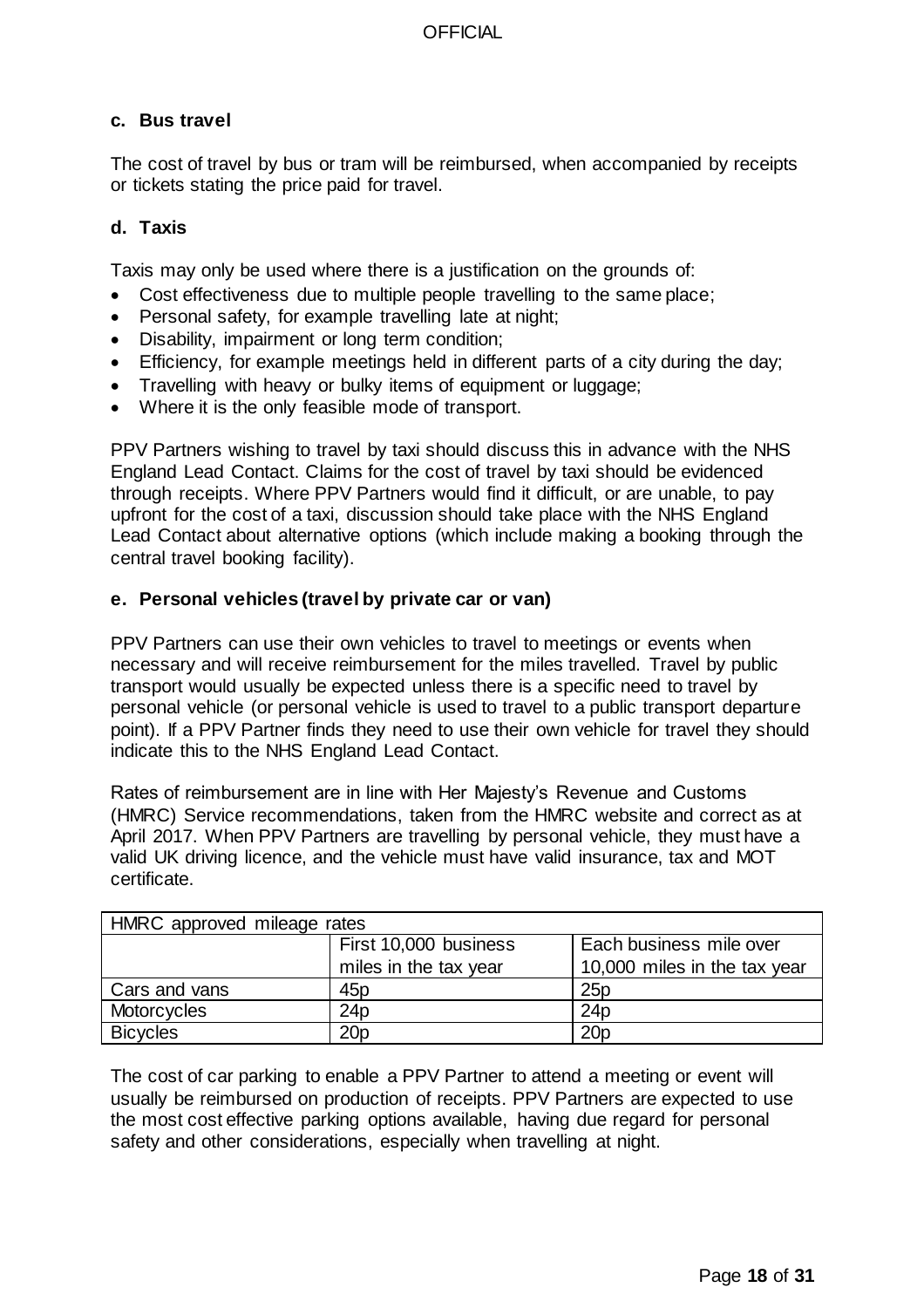PPV Partners who necessarily incur charges in taking part in NHS England activities, for example tolls and congestion charges, will be refunded on production of receipts.

PPV Partners are personally liable for any excess parking penalties, charges or fines issued to them and NHS England will provide no refunds on these charges. Similarly, excess fare charges on any means of public transport are normally the responsibility of the PPV Partner and not NHS England, unless it can be demonstrated that this was an unavoidable circumstance beyond their control.

If a passenger is carried by personal vehicle (car or van) to the same meeting or event, an additional 5p per mile can be claimed. This is in line with HMRC recommended rates (as at April 2017).

#### **f. Air travel**

Air travel will be extremely rare. Flights within England may be booked exceptionally if they are significantly cheaper than the rail alternative (including to avoid accommodation costs) or if there is a compelling logistical reason for incurring the higher cost, for example where PPV Partners have a medical condition that prevents them from travelling too far in one day (a medical note may be required). Any car parking and transfer costs will be taken into account. All travel by aircraft will be at standard economy rate. Air travel can be booked through NHS England's travel system. Business class air travel is not permitted except in very exceptional circumstances, such as where there are no suitable economy class facilities to accommodate disabled or other special needs requirements. In all cases written approval must be gained from the relevant Regional or National Director's office. A record of the approval should be retained as this may be subject to public scrutiny.

### **3. Accommodation**

Although it will not be usual for NHS England to cover the cost of accommodation, this may be appropriate in some circumstances. For example, for activities that start at a time when an overnight stay prior to the event would support the PPV Partner to participate. Examples of circumstances in which it may be appropriate for NHS England to cover the cost of PPV Partners' accommodation include:

- Without an overnight stay the PPV Partner would need to leave home before 6am to arrive at the event.
- The PPV Partner has a condition or disability that makes travelling for too long in one day difficult.
- The cost of travel, overnight accommodation and subsistence is cheaper than rail travel on the day of the event (taking into account advance booking options).

Accommodation requirements must be discussed and agreed in advance between the PPV Partner and the NHS England Lead Contact.

NHS England has a central booking facility for accommodation and will usually book and purchase accommodation on behalf of PPV Partners. The NHS England Lead Contact will need to liaise with the PPV Partner in order to understand their requirements. There is a booking form template at section 9.f. In exceptional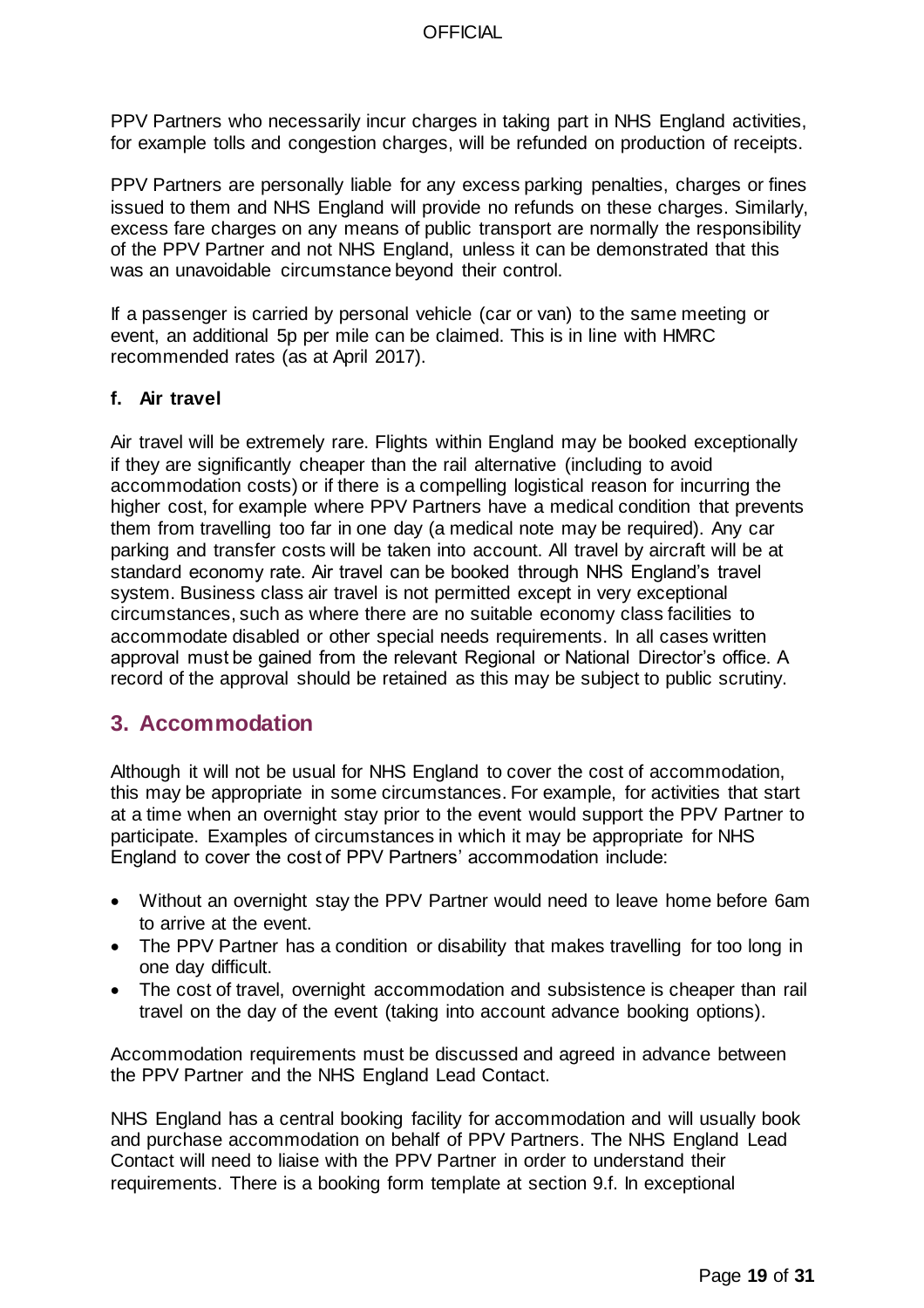circumstances, it is recognised that PPV Partners may need to arrange their own accommodation. In any case, the maximum rates outlined below apply.

Booking arrangements should be made in good time to ensure that cost effective options can be utilised and appropriate accommodation can be secured, including accommodating any access needs.

The cost of accommodation cannot exceed £100 per night for hotels booked outside of London and £150 per night for hotels booked in London. This is in line with the equivalent NHS England Policy for staff accommodation. Both limits are inclusive of VAT, breakfast and any other charges without exception.

### **4. Subsistence (food and drinks)**

If PPV Partners are involved in NHS England activities which require them to be away from home for considerable periods of time, reimbursement for the cost of meals and drinks (often known as 'subsistence') may be claimed as below. Receipts must be retained and submitted with the claim.

| Breakfast (when leaving home before 7am)         | Up to a maximum of £5  |
|--------------------------------------------------|------------------------|
| Lunch (when away from home for more than 4 hours | Up to a maximum of £5  |
| including between the hours of 12noon and 2pm)   |                        |
| Evening meal (when away from home after 5pm)     | Up to a maximum of £15 |
| Maximum total claim per 24 hour period           | Up to a maximum of £25 |

Note that the rates above are the maximum amounts which may be claimed when accompanied by receipts demonstrating actual expenses incurred and are not 'flat rates'. PPV Partners who choose to spend more than the maximum rates will be reimbursed for receipted costs up to the maximum rates only. For example, if a PPV Partner has spent £4.30 on lunch and submits a claim for this with a receipt, they will be reimbursed £4.30. If a PPV Partner has spent £7 on lunch and submits a claim for this with a receipt, they will be reimbursed £5.

These rates include the cost of food and drinks but in line with NHS policy the purchase of any alcoholic drinks will not be reimbursed. Where refreshments and food are provided at meetings / NHS activities, subsistence allowances will not be paid except in exceptional circumstances such as in order to meet dietary requirements that have not been catered for as part of the meeting – this must be agreed with the NHS England Lead Contact in advance.

Please note that tips and discretionary service charges, for example in restaurants, will never be reimbursed and remain solely at the individual's discretion.

### **5. Carers and support workers**

NHS England recognises that in some circumstances PPV Partners will need to arrange for carers / support workers to accompany them to a meeting, or to take over caring responsibilities while they are at a meeting (including child care or care of a family member with a disability or other additional needs).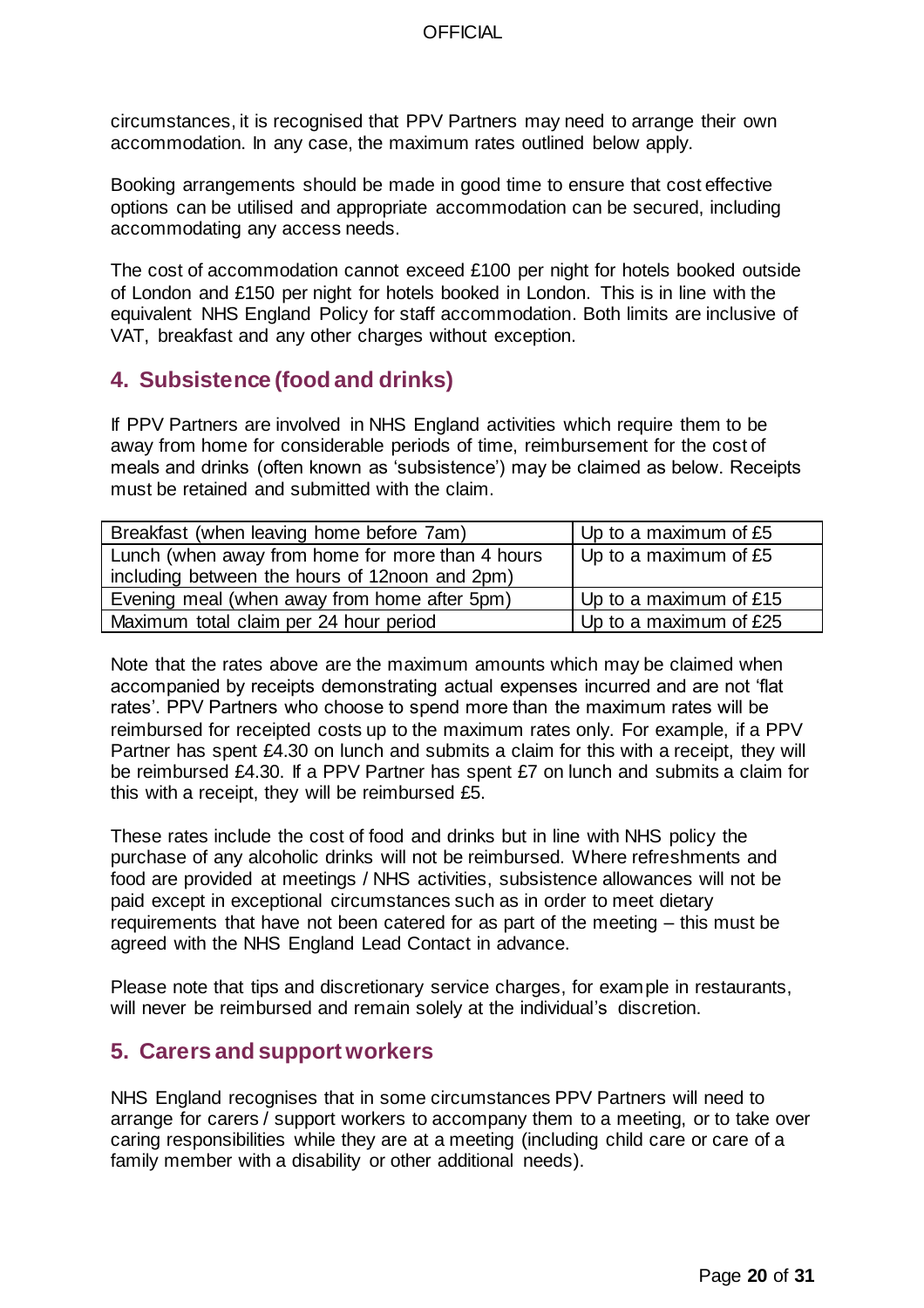NHS England will meet the reasonable costs incurred by PPV Partners for carers / support workers. There is no 'set rate' for carer / support worker costs, as we understand that this can vary significantly depending on the type of care and / or support needed by individuals. NHS England will reimburse the actual costs incurred by the PPV Partner based on receipts or other evidence of expenditure such as an invoice submitted with expenses claim forms. For the avoidance of doubt, the carer or support worker is engaged by the PPV Partner and not by NHS England. The receipt should provide details of the carer's / support worker's registration and / or the professional organisation providing the care.

NHS England is not able to pay carers / support workers (or agencies) directly. NHS England is also not able to pay any 'nominal amount' for the provision of care by a non-registered / non-professional or 'informal' carer, such as a family member or neighbour. This is in line with safeguarding advice from national charities which support people with caring responsibilities and because NHS England can only reimburse the hourly rate costs of care incurred by PPV Partners with evidence of expenditure such as receipts or an invoice from a recognised agency. However, if a PPV Partner wishes to be accompanied / supported by a non-registered / nonprofessional carer or support worker to support them to effectively participate, such as a family member, then NHS England will cover their expenses, for example travel costs, in addition to covering the PPV Partner's own expenses.

NHS England will cover the hourly rate costs of the carer / support worker where these costs are not normally covered elsewhere (for example via service user payments from other public funds such as social services).

Within the above guidelines, NHS England will cover the following costs:

- The hourly rate cost for a carer, support worker, Personal Assistant (PA), advocate or other professional supporting an individual to effectively participate to accompany and support a PPV Partner at a meeting or event. This includes hourly rate costs for travel time to and from a meeting or event (if appropriate).
- The expenses incurred by a carer, support worker, PA, advocate or other professional supporting an individual to effectively participate in travelling to and from, and attending, a meeting or event, for example food and drink (in line with this Policy and in addition to covering the PPV Partners' own expenses). Note that such expenses would be reimbursed back to the PPV Partner on submission of an expenses claim form and not to the carer / support worker directly (alternatively travel may be booked by NHS England on their behalf).
- The hourly rate cost for a carer (or carers if required) to take over caring responsibilities while a PPV Partner is at a meeting or event. This includes care for a family member, disabled child or other dependent person with care needs. It also includes the hourly rate costs of replacement care which is needed to enable a PPV Partner to travel to and from a meeting or event.
- The hourly rate cost for childcare for pre-school age children and / or for childcare outside of school hours, while a PPV Partner is at a meeting or event (including travel time).
- The expenses incurred by an 'informal' / non-professional / non-registered carer, such as a family member, to accompany a PPV Partner when travelling to and from a meeting or event and / or to support them to participate in a meeting or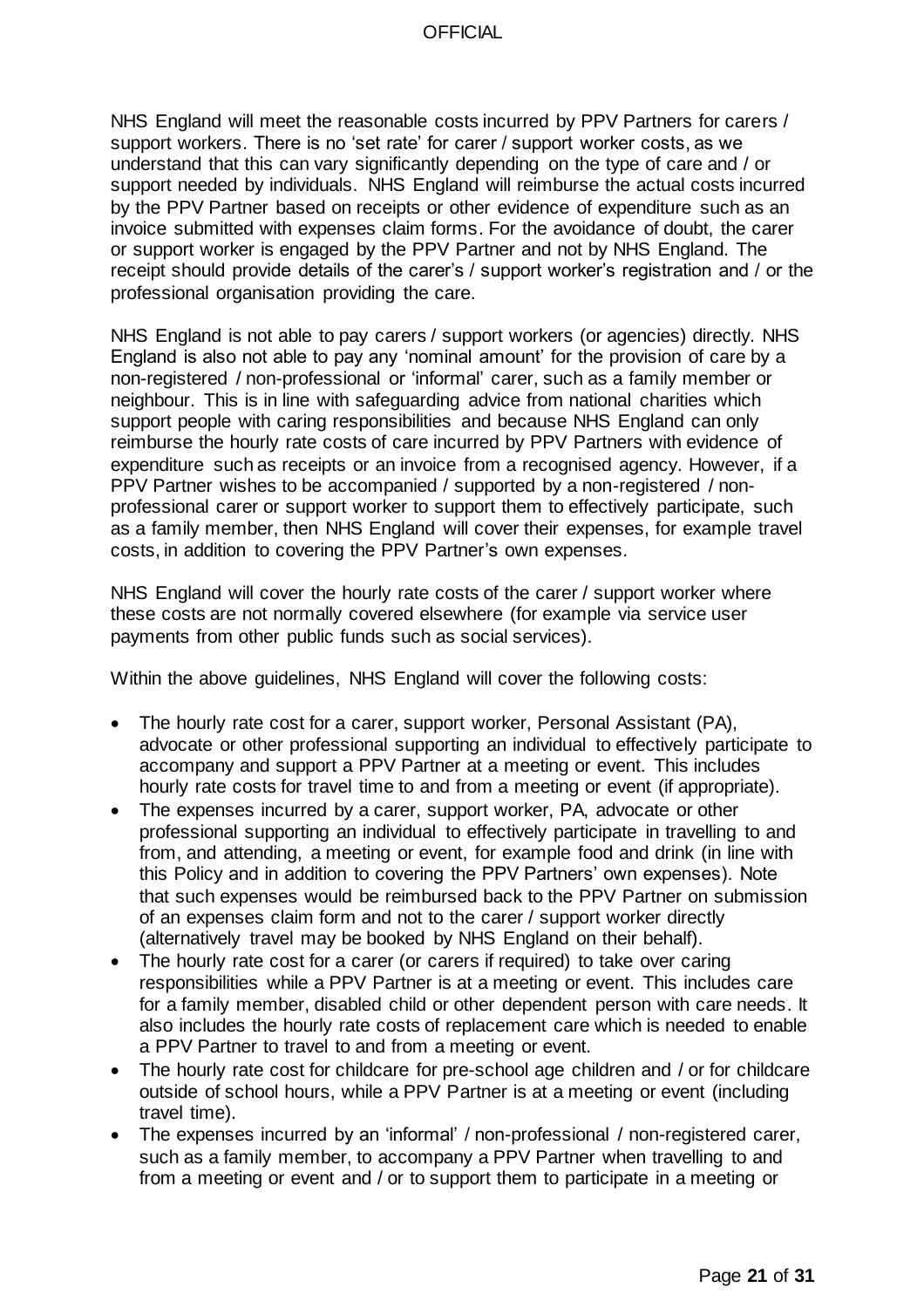event (in line with this Policy and in addition to covering the PPV Partner's own expenses).

Reimbursement of carer / support worker costs includes support needed by young carers, for example for a carer to take over caring responsibilities for a family member while a young carer attends a meeting or event.

Where reimbursement is needed for carers / support workers, this is looked at on a case by case basis and must be agreed between the PPV Partner and the NHS England Lead Contact in advance of the activity / any booking being made or expense occurred.

### **6. Assistance animals**

PPV Partners who require the support of an assistance animal, for example a Guide Dog, will be booked into suitable accommodation and arrangements for accessible travel will be made. Any additional cost for their assistance animal will be covered by NHS England.

### **7. Accessible information and communication support**

To support PPV Partners, NHS England will provide information in alternative languages and formats and professional communication support at meetings and events in line with the [NHS England Accessible Information and Communication](https://www.england.nhs.uk/wp-content/uploads/2016/11/nhse-access-info-comms-policy.docx)  [Policy.](https://www.england.nhs.uk/wp-content/uploads/2016/11/nhse-access-info-comms-policy.docx) This includes the provision of information in alternative formats such as easy read or braille, and in alternative / community languages. It also includes the arrangement of professional communication support to enable PPV Partners to participate effectively in meetings and events, for example British Sign Language (BSL) interpreters and speech-to-text-reporters. PPV Partners with a need for information in an alternative language and / or format, and / or for communication support, should inform their NHS England Lead Contact as soon as possible to enable appropriate arrangements to be made.

Where individuals have specific, personal and / or complex needs, and prefer to arrange their own support, NHS England will reimburse these costs where agreed in advance with the NHS England Lead Contact, and with evidence of expenditure such as receipts.

## **8. Office supplies**

NHS England recognises that some PPV Partners will make use of home office supplies as part of their involvement with us. This might include use of a telephone or internet connection to join meetings remotely, and / or it might include printing out papers at home that have been sent via email.

Where PPV Partners are supporting NHS England at meetings, events or workshops, paperwork should be posted out in advance or available on the day with time allocated for reading or working on this material as appropriate.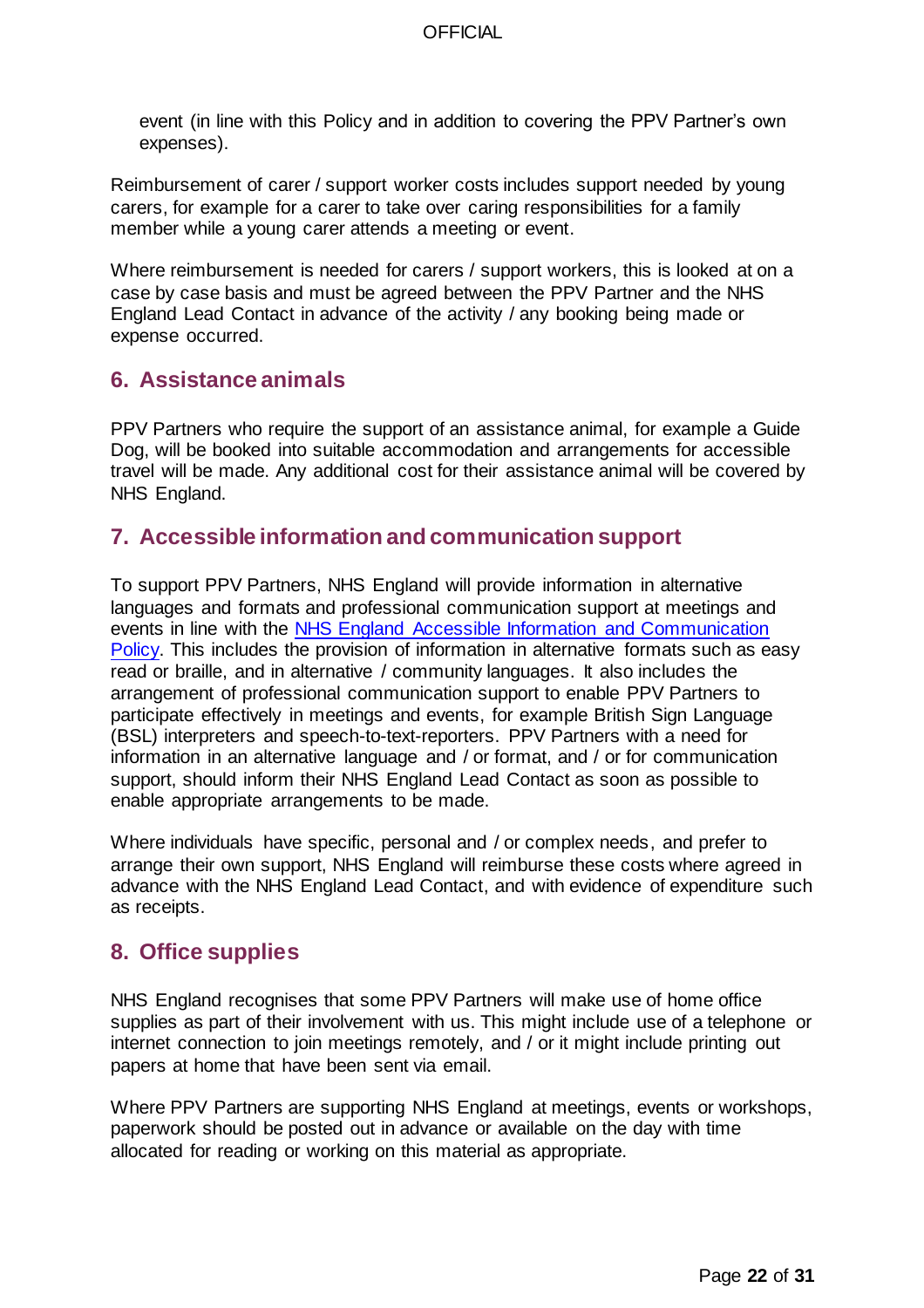However, whilst PPV Partners can always request that hard copies of papers be posted to them at home (and NHS England Lead Contacts should meet these requests), we understand that it is not always possible within meeting timescales.

Therefore, where PPV Partners support NHS England by participating in meetings remotely from their home we will offer a standing allowance of £5 per meeting to cover the cost of telephone calls, paper, printing ink and paper, stamps, internet connection, stationery and other home office sundries (without the need for evidence such as receipts). We have taken this approach to reduce the administrative burden on PPV Partners in, for example, estimating proportionality of broadband usage, producing monthly copies of telephone bills, estimating ink used and so on. PPV Partners wishing to claim this amount must agree this in advance with the NHS England Lead Contact.

PPV Partners who have a need for additional support to enable them to participate in remote meetings and / or to read papers or documents, for example because of a disability, should discuss this with their NHS England Lead Contact.

### **9. Process for reimbursement of expenses**

#### **a. Responsibility of NHS England**

NHS England believes that the process for reimbursing expenses should be as straightforward as possible for PPV Partners. Paperwork should be in plain English and easy to understand and complete.

NHS England staff, and especially Lead Contacts, must ensure that PPV Partners, and potential PPV Partners, are aware of this Policy and how it applies to the meeting or event they are being invited to join. For example, information about involvement opportunities and events must make clear whether PPV Partners can have out of pocket expenses reimbursed and / or whether an involvement payment is being offered. PPV Partners should be provided with a copy of this Policy and access to the expense claim process in advance of the activity or event.

The NHS England Lead Contact will ensure that:

- Information about expense claims is provided in advance of the meeting / event so that PPV Partners can be clear about our processes.
- Copies of expenses claim forms are brought to events / meetings and also available via email.
- Support and guidance is provided to any PPV Partner who needs help or further information to complete expenses claim forms.
- PPV Partners are advised to liaise with relevant agencies should they be in receipt of any state benefits (see section 7).

If PPV Partners have a need for information in alternative formats or languages, or support to understand the Policy or to complete expenses claim forms (for example because they have a learning disability or low literacy), they should discuss this with the NHS England Lead Contact.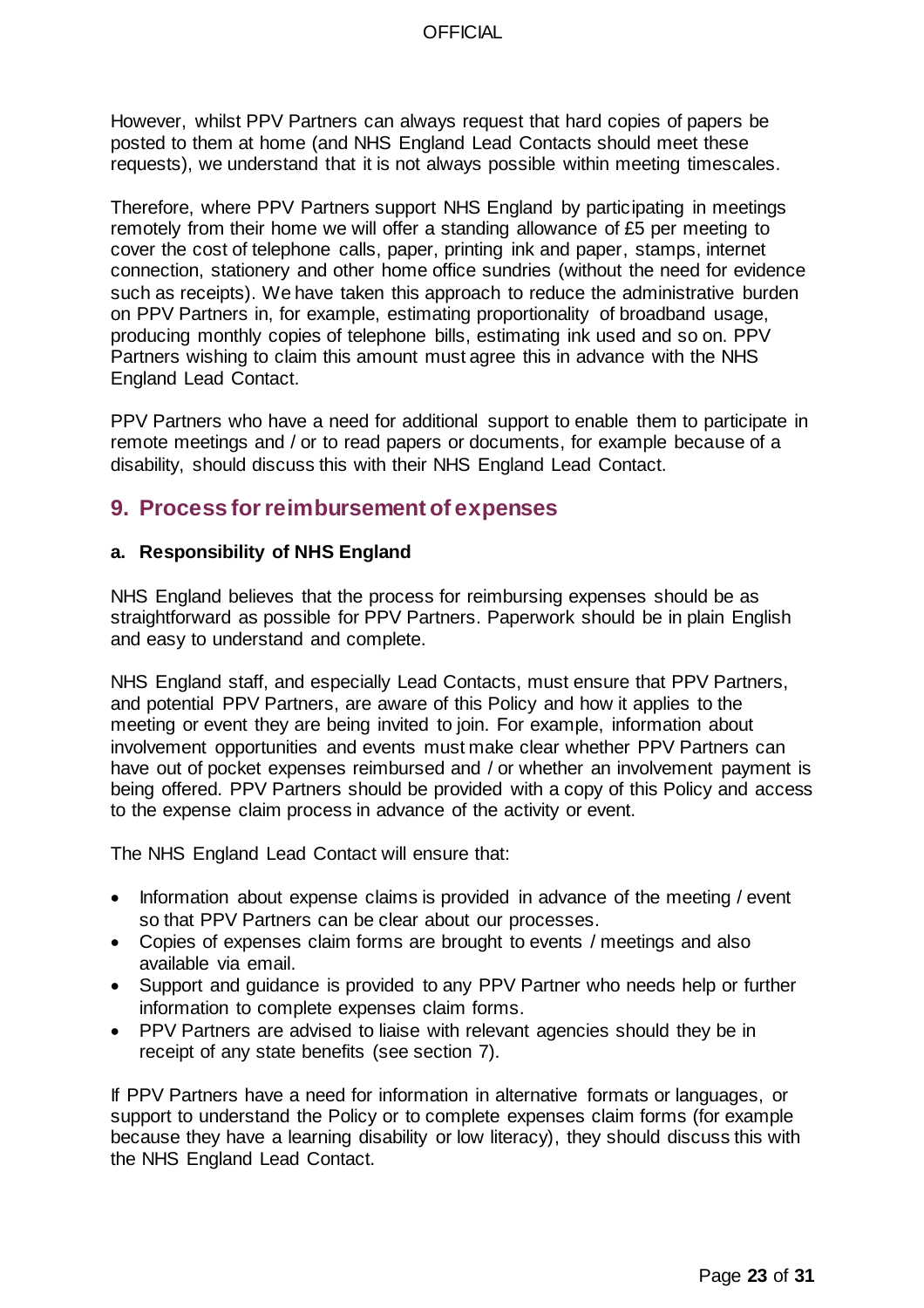A copy of an expenses claim form is available at section 9.g.

Reimbursement needs to happen quickly so that PPV Partners are not put into financial hardship – this is also why we aim to book travel and accommodation for PPV Partners directly where possible to avoid PPV Partners being out of pocket. We aim to reimburse PPV Partners within two weeks of receiving their claim form (and other relevant information, such as receipts). If expenses are not processed in a timely way, PPV Partners may experience financial hardship and can feel much devalued and become disillusioned (quite understandably as they are out of pocket and not being treated respectfully). Where this happens our strongest and most valued supporters often 'vote with their feet' and voices, becoming very cynical about their experience with us and choosing not to participate in the future. Dealing with expenses in a timely way is not just respectful; it also avoids potential risk to our reputation.

The NHS England Lead Contact will need to ensure that they prioritise PPV Partner expenses claims to ensure timely reimbursements are made. This means that if there are any queries the Lead Contact should contact the PPV Partner urgently to seek clarification. The expenses claim should then be inputted into the finance system for rapid processing. Lead Contacts should keep a record of where claims are up to. We endeavour to reimburse out of pocket expenses within two weeks of receiving claims (and supporting information / documentation).

Note that NHS England is not able to reimburse expenses 'on the day', for example using petty cash, as this is contrary to our Standing Financial Instructions (SFIs).

#### **b. Responsibility of PPV Partners**

PPV Partners seeking reimbursement of expenses must complete and submit an expenses claim form and provide evidence of expenditure (usually in the form of a receipt or ticket). Individuals and can only reclaim their own expenses, and those of a carer / support worker, and cannot claim for expenses on behalf of other PPV Partners / colleagues.

Any PPV Partner experiencing difficulty in completing the expenses claim form should contact their NHS England Lead Contact in the first instance, as it may be possible to arrange for additional support to be provided. Where appropriate, NHS England will reimburse the cost of a support worker needed to support an individual in submitting an expenses claim form, for example if the PPV Partner has a learning disability and / or need for communication support.

PPV Partners are advised to keep copies of their submitted expenses claim forms, and a record of payment / reimbursement, including in case of query by HMRC or other agencies.

A template of an expenses claim form is available in section 9.g.

PPV Partners should submit claims in a timely manner, not more than three months after the event / activity that their claim refers to.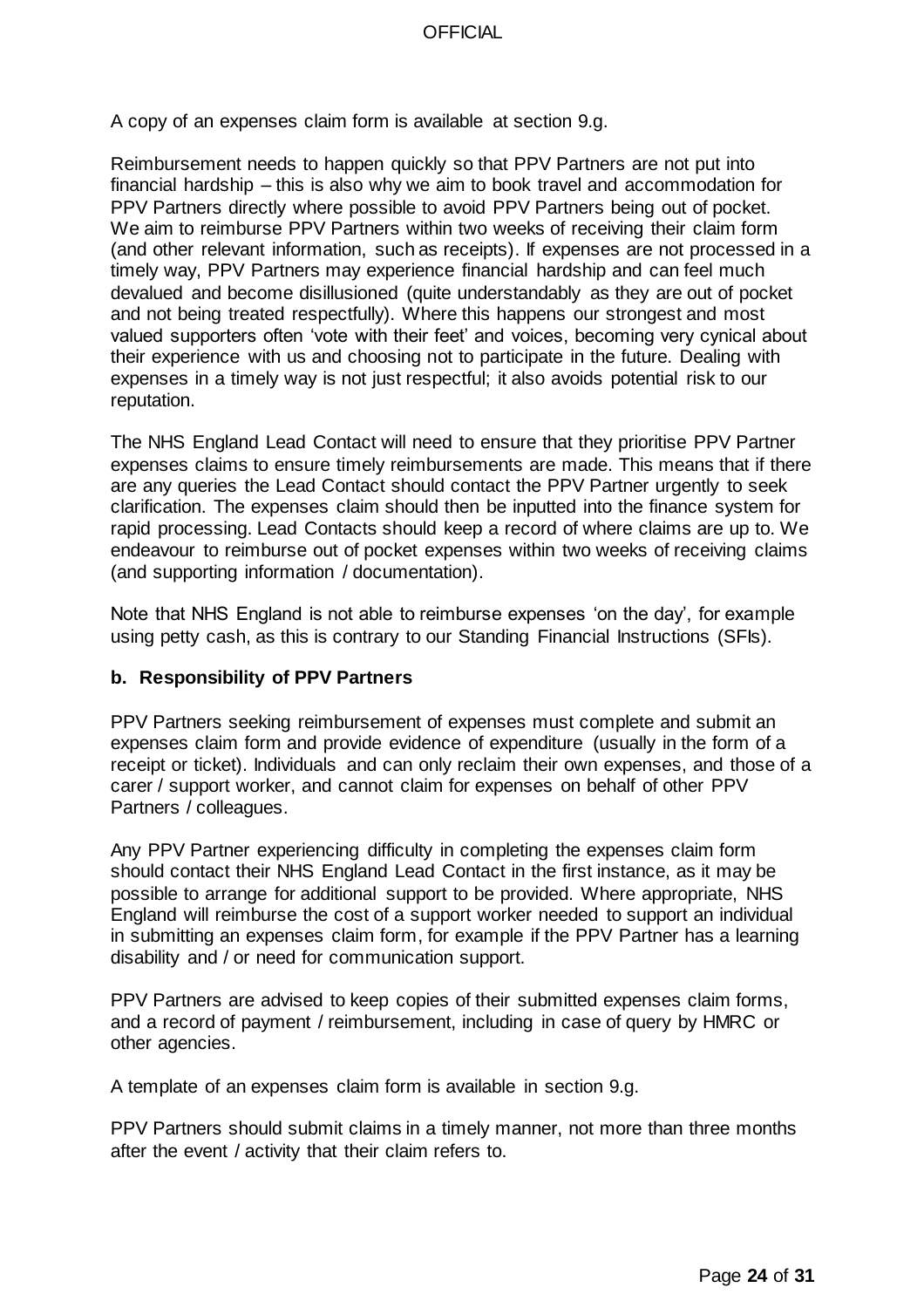Where receipts are difficult to obtain, for example use of Oyster cards or calls made on mobile phones, copies of bills or computer printouts / screenshots with the relevant section highlighted can be accepted.

If receipts are lost, the PPV Partner should discuss this with the NHS England Lead Contact.

#### **c. Processing claims**

PPV Partner expense claims are processed by the NHS England Lead Contact from the programme team who is working with the PPV Partner(s).

The NHS England Lead Contact is responsible for ensuring that:

- PPV Partners have received this Policy and claim documents in advance of the meeting, event or activity.
- Claim forms following the meeting, event or activity are received (by email or post).
- Actions are taken to check that claims are appropriate and in line with NHS England requirements and this Policy.
- An audit log of claims made and associated receipts is maintained. This is essential for robust financial governance procedures and centrally maintained internal audit evidence.
- Claims are uploaded for processing via the Oracle system.
- Claims are submitted (via Oracle) for approval for payment against the programme cost code(s).

Once claim forms are received, reimbursement can happen rapidly. If the claim form is checked and entered onto our financial system in good time, the authorising officer for cost centres can approve on a weekly cycle, raising payments on a weekly basis.

Note that PPV Partner expenses are exempt from 'No Contract, No Purchase Order, No Payment' rules and no Purchase Order is required.

#### **d. The expenses claim process step-by-step**

Expenses reimbursement happens via the following process:

- 1. The PPV Partner submits their completed expense claim form and receipts to the NHS England Lead Contact or their nominated business manager. If they are also claiming an involvement payment this should be listed on the same claim form. The claim can be sent in by email to the Lead Contact / nominated business manager with scanned receipts attached. Not everyone uses email, so a paper form and original receipts can also be sent to a nominated postal address (which the Lead Contact should ensure is provided).
- 2. The NHS England Lead Contact / nominated business manager should check the form and, if required, raise any queries directly with the PPV Partner. A log should be maintained of the details of the claim, ensuring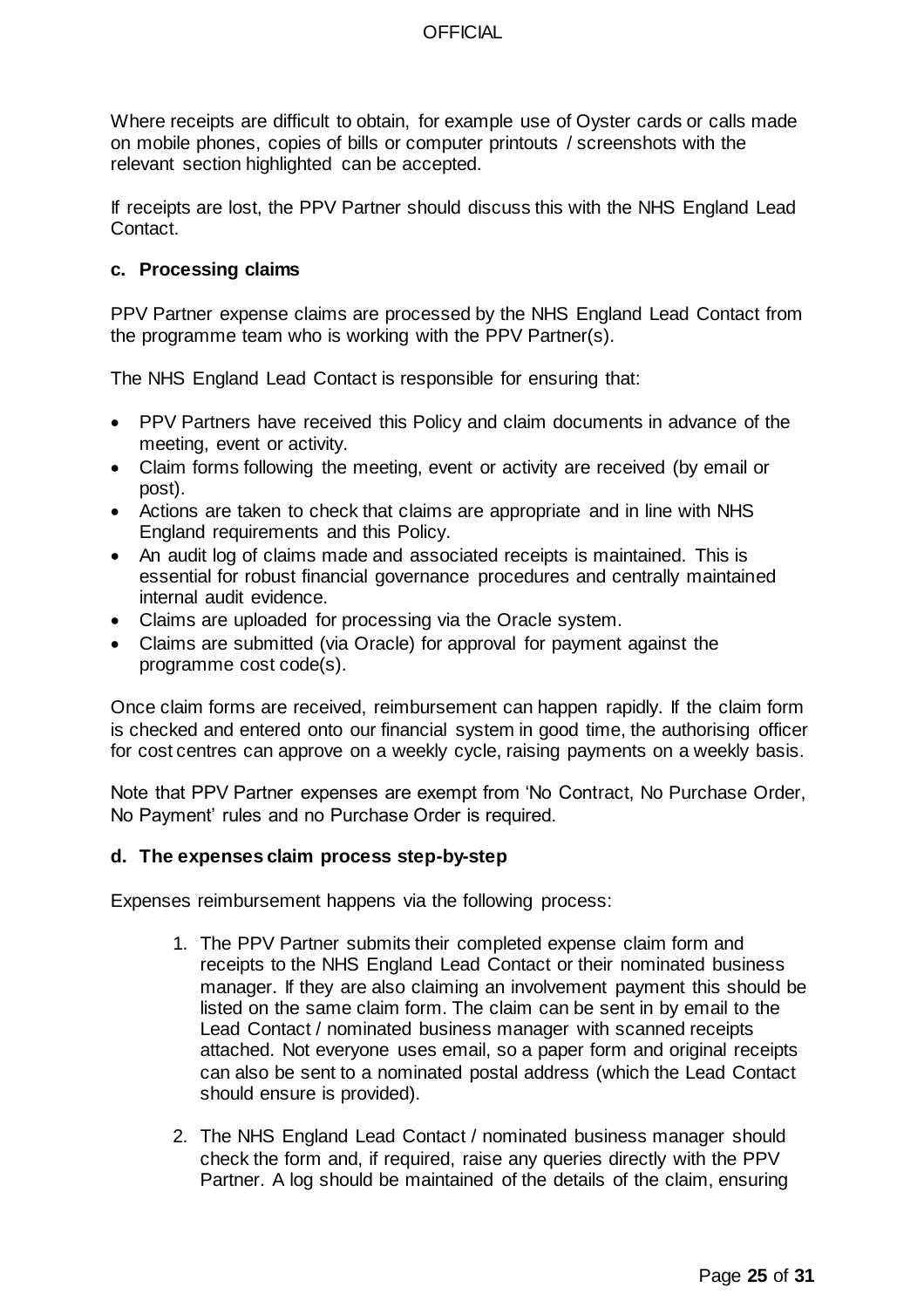that any associated paperwork (for example original or scanned receipts) is referenced, maintained and available for internal audit evidence.

- 3. The NHS England Lead Contact / nominated business manager forwards the checked approved expense claim form to their team leader / the programme lead for approval, if appropriate / as necessary (in line with the team's usual process for approving expenditure).
- 4. Once approved, the NHS England Lead Contact / nominated business manager inputs onto NHS England's financial system, Oracle, allocating the programme project cost code and also coding to the 'PPV Partners Expenses' subjective code (52198010 PPV involvement payments and expenses reimbursement). This should be done within three working days of receiving the claim. A date log is created.
- 5. Payment is approved through the Oracle system, requiring authorisation by the budget holder for the relevant cost centre code, by 4pm on Tuesdays (or 12pm at month end), and within five working days of the claim being inputted into Oracle.
- 6. Shared Business Services (SBS) make a payment by cheque to the PPV Partner's address. The cheques are sent out each Wednesday by second class post. This means that if the authorising deadline is missed, the cheque will not be raised until the following Wednesday.

PPV Partners who do not have bank accounts or who have difficulty managing cheque payments should liaise with the NHS England Lead Contact who can explore alternative arrangements, working with the programme lead – see sections 8 and 11 – and / or the Finance team.

#### **e. Useful forms**

The following forms should be provided to PPV Partners who decide to take part in our work. The NHS England Lead Contact is responsible for ensuring that a copy of this Policy and the correct expense claim form are provided – these can be downloaded from the [NHS England intranet site.](https://nhsengland.sharepoint.com/TeamCentre/Nursing/PPPI/Pages/PPVexpenses.aspx) NHS England staff without access to the intranet should contact the Patient and Public Participation team by emailing [england.nhs.participation@nhs.net.](mailto:england.nhs.participation@nhs.net) 

- **Travel and accommodation booking form** (see section f) completion of this form by the PPV Partner enables NHS England to book and pay for travel and accommodation through our corporate booking system. It means that PPV Partners do not have to use their own money, be 'out of pocket' and wait for reimbursement. If for any reason travel tickets are unused, they should be returned to the NHS England Lead Contact to process for a refund.
- **Making an expenses claim** (see section g) PPV Partners should complete the form provided and return to the NHS England Lead Contact / nominated business manager.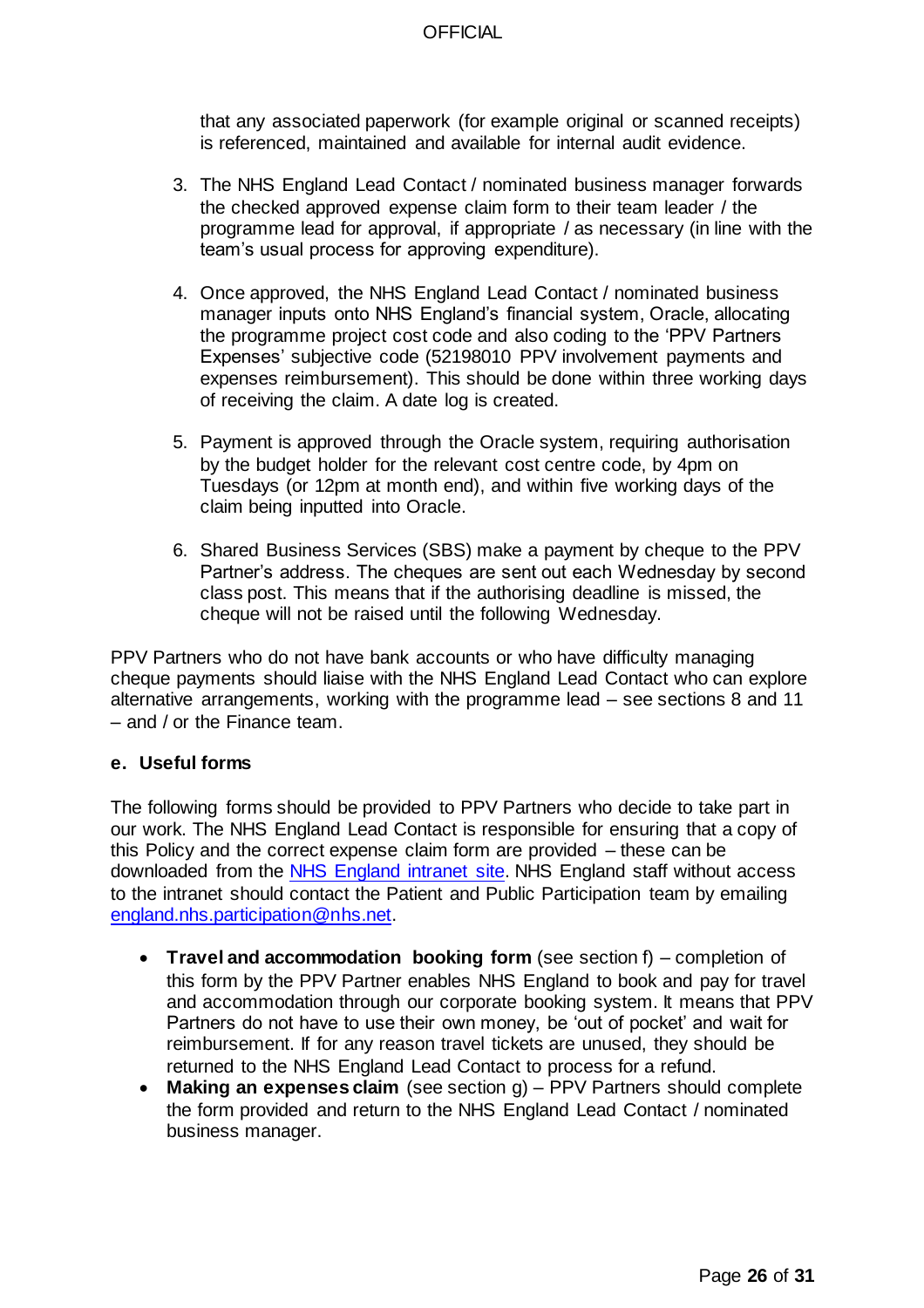### **f. PPV Partners Travel and Accommodation Booking Form**

| <b>Name</b>          | Telephone<br>number |  |
|----------------------|---------------------|--|
| <b>Email address</b> | <b>Date</b>         |  |
| <b>Address</b>       |                     |  |

### **Title of the meeting / event you are attending:**

### **Name of NHS England Lead Contact / event organiser:**

| Trains (we can also book London tube travel)                                                       |              |            |      |                |  |
|----------------------------------------------------------------------------------------------------|--------------|------------|------|----------------|--|
|                                                                                                    | Station from | Station to | Date | Departure time |  |
| Outgoing                                                                                           |              |            |      |                |  |
| Return                                                                                             |              |            |      |                |  |
| Do you have a railcard which<br>could be used for the journey(s)? If<br>so, please state the type. |              |            |      |                |  |
| Additional Information/ Special<br>Requirements                                                    |              |            |      |                |  |

| Accommodation (if required) - please refer to the policy for further details |  |  |  |  |  |  |
|------------------------------------------------------------------------------|--|--|--|--|--|--|
| Site visit / location<br>Date(s)<br>How many nights                          |  |  |  |  |  |  |
|                                                                              |  |  |  |  |  |  |
|                                                                              |  |  |  |  |  |  |
|                                                                              |  |  |  |  |  |  |
| No hotel required                                                            |  |  |  |  |  |  |

| Any other comments / support needs |  |
|------------------------------------|--|
|                                    |  |
|                                    |  |
|                                    |  |
|                                    |  |

All completed forms to be emailed to your NHS England Lead Contact / nominated business manager / the event organiser. All personal data will be securely stored, appropriately managed in line with the [Data Protection Act 1998.](http://www.legislation.gov.uk/ukpga/1998/29/contents)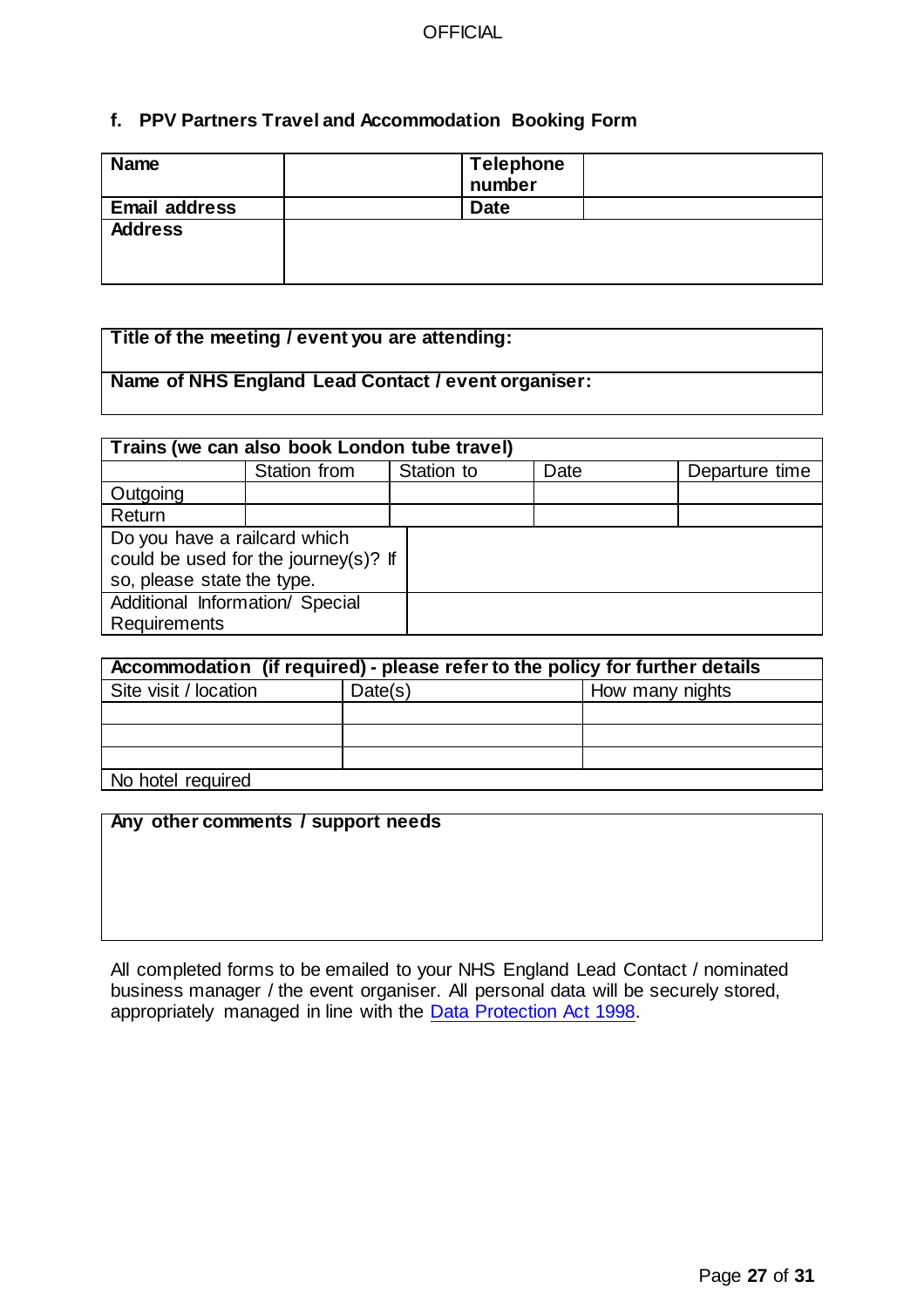

## **g. PPV Partner Expenses Claim Form**

| Name:             |  |
|-------------------|--|
| <b>Address:</b>   |  |
|                   |  |
| <b>Postcode:</b>  |  |
| Telephone Number: |  |
| Email:            |  |

|             |                                                       | Mileage claimed          |           |                           | <b>Travel</b> | Other         |
|-------------|-------------------------------------------------------|--------------------------|-----------|---------------------------|---------------|---------------|
| <b>Date</b> | Event Title and Location, details of expenses claimed | Full                     | Passenger | Passenger                 | fares<br>£    | expenses<br>£ |
|             |                                                       | mileage<br>miles<br>rate | name      | Please attach<br>receipts |               |               |
|             |                                                       |                          |           |                           |               |               |
|             |                                                       |                          |           |                           |               |               |
|             |                                                       |                          |           |                           |               |               |
|             |                                                       |                          |           |                           |               |               |
|             |                                                       |                          |           |                           |               |               |
|             |                                                       |                          |           |                           |               |               |
|             |                                                       |                          |           |                           |               |               |
|             |                                                       |                          |           |                           |               |               |
|             |                                                       |                          |           |                           |               |               |
|             |                                                       |                          |           |                           |               |               |
|             |                                                       |                          |           |                           |               |               |
|             | <b>Total</b>                                          |                          |           | <b>Total</b>              |               |               |
|             |                                                       |                          |           |                           |               |               |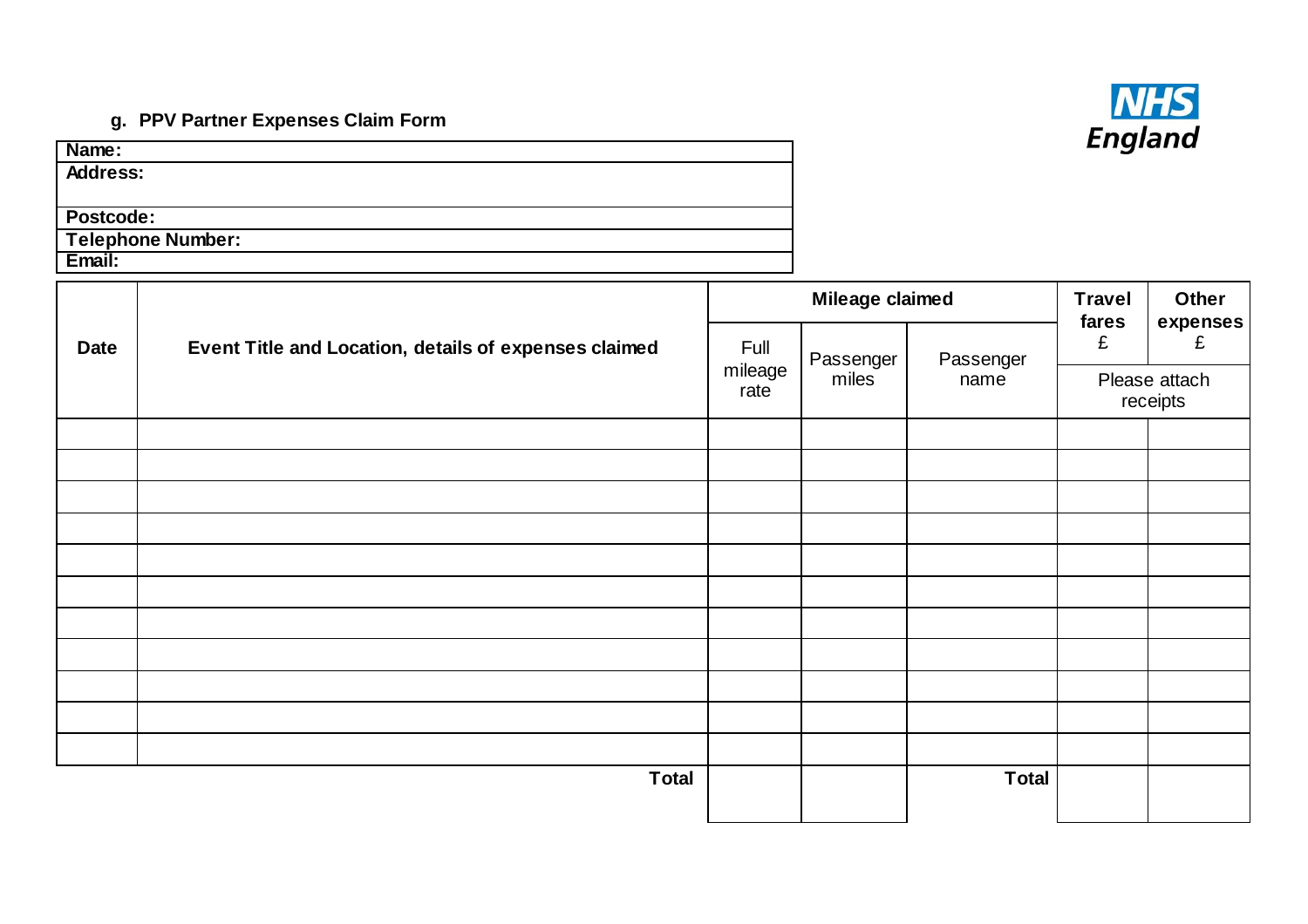| Attendee Declarations (please tick to confirm your agreement):                                                                                                                                                                                                                                      |  |  |  |
|-----------------------------------------------------------------------------------------------------------------------------------------------------------------------------------------------------------------------------------------------------------------------------------------------------|--|--|--|
| 1. I confirm that the above expenses have been incurred as a result of working in partnership with NHS England and they comply<br>with NHS England's PPV Expenses and Involvement Payments Policy $\Box$                                                                                            |  |  |  |
| 2. The motor vehicle for which I have claimed a mileage allowance above is insured. The vehicle is maintained at all times in road-<br>worthy condition and complies with the requirements of the Road Traffic Acts. I hold a valid driving licence $\Box$                                          |  |  |  |
| 3. If you have received an involvement payment for any work done, please tick to confirm that you understand that you are<br>responsible for declaring this income to HMRC or other income providers (e.g. Jobcentre Plus, or insurance companies who may<br>provide income to individuals). $\Box$ |  |  |  |
|                                                                                                                                                                                                                                                                                                     |  |  |  |

| Name of PPV Partner: …………………………………………………………………Date: …………………………………………………… |
|--------------------------------------------------------------------------|
|                                                                          |
|                                                                          |

**Please email your claim form to [insert NHS England Lead Contact email address]. Please note that you will be paid by cheque to the address that you have listed on your form within 14 days of receiving your claim form (and supporting documentation).** All personal data will be securely stored and appropriately managed in line with the [Data Protection Act 1998.](http://www.legislation.gov.uk/ukpga/1998/29/contents)

**Approved mileage rates**: Rates of reimbursement are in line with Her Majesty's Customs and Revenue Service (HMRC) recommendations. When travelling by personal vehicle, the vehicle must have valid insurance, tax and an MOT certificate. If a passenger is carried (by car or van) to the same meeting, an additional 5p per mile can be claimed. This is in line with HMRC policy (correct at April 2017).

|                 | First 10,000 business miles in the tax year | 10,000 miles in the tax year<br>Each business mile over |
|-----------------|---------------------------------------------|---------------------------------------------------------|
| Cars and vans   | 45 <sub>p</sub>                             | 25p                                                     |
| Motorcycles     | 24p                                         | 24p                                                     |
| <b>Bicycles</b> | 20p                                         | 20p                                                     |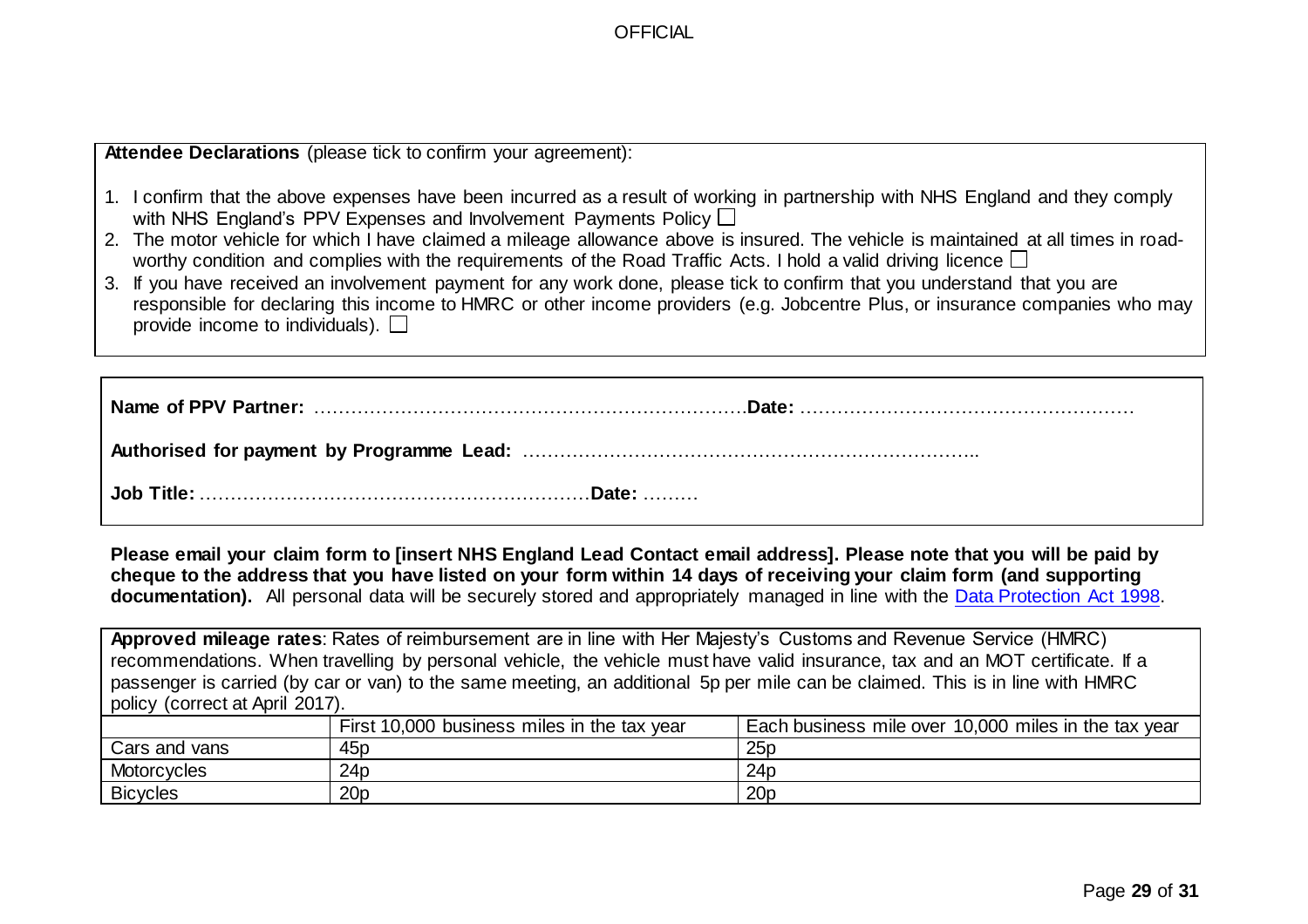# <span id="page-29-0"></span>**Appendix 2 – Offering and paying involvement payments**

Where PPV Partners participate in 'PPV Expert Advisor' roles – role four as outlined in the PPV Partner Policy – NHS England will cover / reimburse out-of-pocket expenses AND offer an involvement payment. PPV Expert Advisor roles are those that demonstrate strategic and accountable leadership and decision making activity, for example members of the national clinical reference groups, or individual funding request panels or formally agreed co-production forums.

Where an involvement payment is offered, this will always be agreed in advance and will need to be approved by the Senior Responsible Officer (SRO) for the relevant programme of work.

Rates for PPV Expert Advisors will be £150 per day / meeting (more than four hours) or £75 per half day (four hours or less), including travel and preparation time. When travelling by public transport, PPV Partners will be expected to undertake preparation whilst travelling, unless there is a valid reason why this is not possible, for example due to disability or sensitivity of documents.

The rates above are fixed and should not be adjusted or divided up – there is no 'hourly rate' payment for PPV Partners. Lead Contacts should ensure that either a half day or full day rate is paid, as appropriate.

PPV Partners can choose to decline payments or to request a lesser amount of payment if they so wish. However, although PPV Partners are volunteers and not employees, any involvement payment must be at least equal to the National Minimum Wage. How PPV Partners choose to use their involvement payment is entirely at their discretion, for example, they may donate it to a charity of their choice. However, NHS England cannot donate or otherwise reallocate the involvement payment on any individual's behalf.

Where a meeting or event is cancelled at short notice (48 hours or less), PPV Expert Advisors should receive a half day rate where they have already undertaken preparatory work and meeting / event papers and / or documentation has been issued. If appropriate, a discussion should also take place between the PPV Expert Advisor(s) and the NHS England Lead Contact about any alternative ways in which the PPV Expert Advisor(s) can contribute in the previously identified time, for example providing views on documents remotely. Any expenses already incurred should also be reimbursed.

Application forms, supporting documents and induction information for PPV Expert Advisors must make clear that accepting an involvement payment can affect individuals' entitlement to state benefits and / or health insurance benefits. Individuals should be advised to contact the relevant organisation, for example JobCentre Plus, prior to accepting or starting any role for which an involvement payment is offered. There is more information in section 7.

For the avoidance of doubt, PPV Expert Advisors are not NHS England employees. It must remain clear that PPV Partners should work to an expected code of conduct but they are not working under the control of NHS England nor are they subject to its